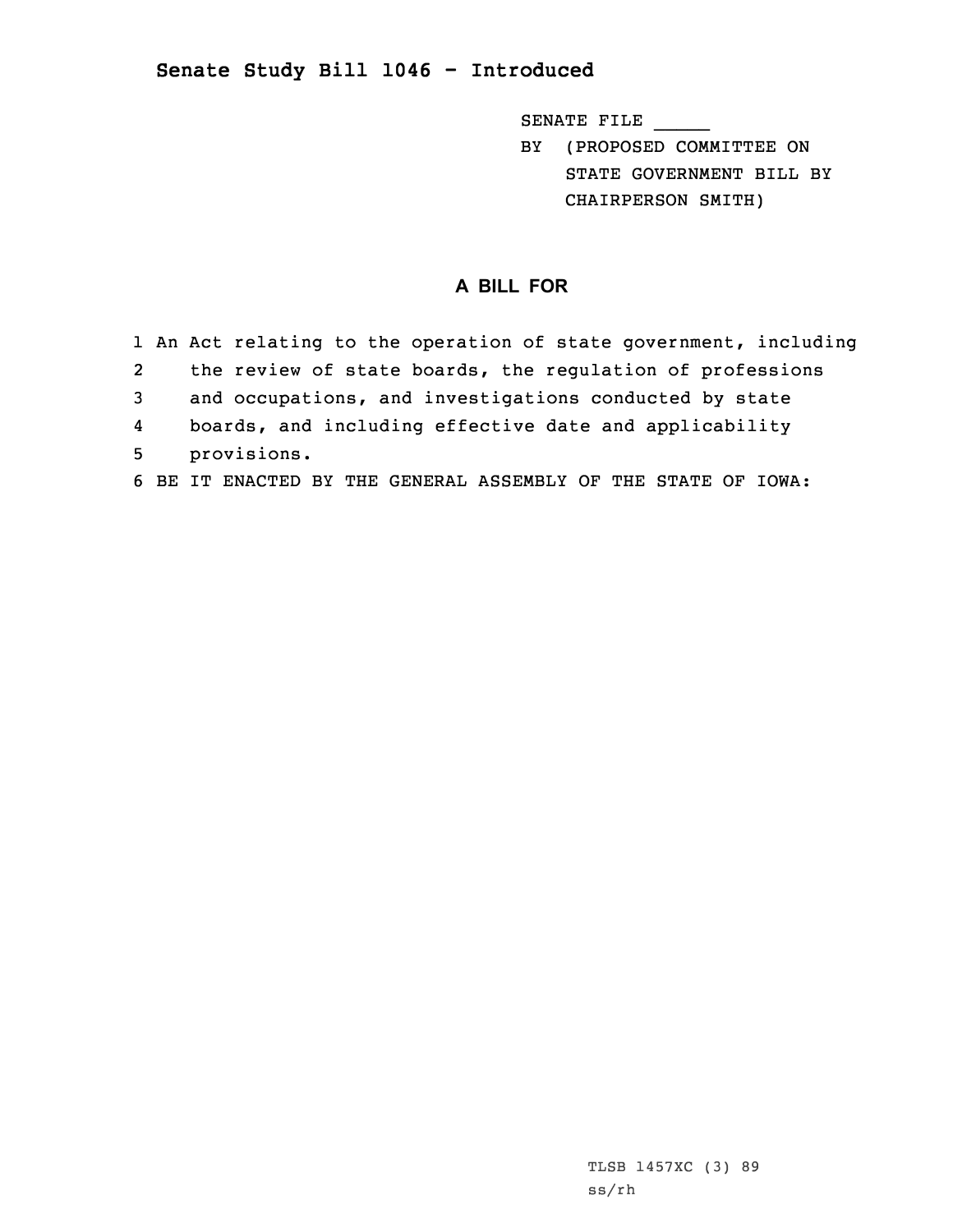1 DIVISION I 2 REGULATION OF PROFESSIONS Section 1. NEW SECTION. **272C.16 Definitions.** 4 For the purposes of this subchapter: 1. *"Health profession board"* means an entity regulating, licensing, or certifying <sup>a</sup> profession regulated pursuant to Title IV, subtitle 3. 2. *"Nonhealth profession"* means <sup>a</sup> profession regulated by this state other than provided in Title IV, subtitle 3. 3. *"Regulated health profession"* means <sup>a</sup> profession regulated pursuant to Title IV, subtitle 3. 12 4. *"Unregulated health profession"* means <sup>a</sup> profession pursuant to Title IV, subtitle 3, that is not currently regulated by any entity of this state. 5. *"Unregulated nonhealth profession"* means <sup>a</sup> profession that is not currently regulated by any entity of this state that is not an unregulated health profession. Sec. 2. NEW SECTION. **272C.17 Regulation of unregulated health professions.** 1. An unregulated health profession shall not be subject to regulation by any entity of this state for the purpose of prohibiting competition but only for the exclusive purpose of protecting the public health or safety. All proposed legislation to regulate an unregulated health profession shall be reviewed by the general assembly to determine that all of the following conditions are met: *a.* There is credible evidence that the unregulated practice of the unregulated health profession will clearly harm or endanger the public health or safety and the potential for harm is easily recognizable and not remote. *b.* The public needs and can reasonably be expected to benefit from an assurance of initial and continuing professional ability. *c.* The public cannot be effectively protected by other means in <sup>a</sup> more cost-efficient manner.

 $-1-$ 

LSB 1457XC (3) 89  $ss/rh$  1/28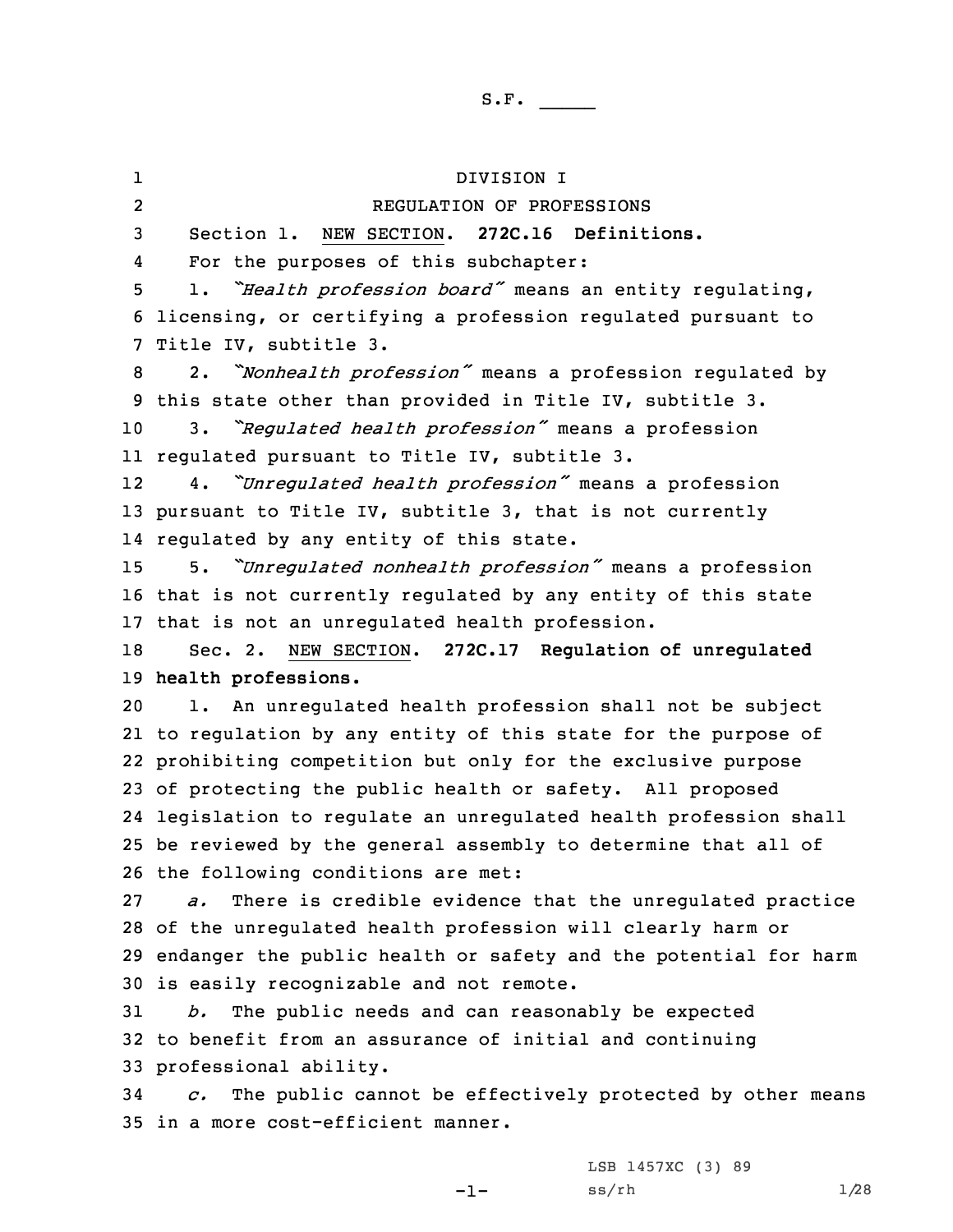1 2. Prior to considering proposed legislation to regulate an unregulated health profession for passage to the floor of the senate or the house of representatives, <sup>a</sup> legislative committee to which proposed legislation to regulate an unregulated health profession has been referred shall consider whether the conditions in subsection 1 have been met. If the committee finds that the conditions in subsection 1 have been met, the committee shall consider whether the legislation is the least restrictive method of regulation to address the specific harm or danger identified in this subsection.

11 *a.* If existing common law and statutory civil actions and 12 criminal prohibitions are not sufficient to eradicate existing 13 harm, the legislation shall provide for stricter civil actions 14 and criminal prohibitions.

 *b.* If <sup>a</sup> service is being performed for individuals that involves <sup>a</sup> hazard to the public health or safety, the legislation shall impose inspection requirements and enable an appropriate state entity to respond to <sup>a</sup> violation by seeking injunctive relief in court.

 *c.* If the threat to the public health or safety is relatively small as <sup>a</sup> result of the operation of the unregulated health profession, the legislation shall implement <sup>a</sup> system of registration.

24 *d.* If <sup>a</sup> consumer may have <sup>a</sup> substantial basis for relying 25 on the services of <sup>a</sup> practitioner of an unregulated health 26 profession, the legislation shall implement <sup>a</sup> system of 27 certification.

28 *e.* If the legislative committee determines that adequate 29 regulation cannot be achieved by means other than licensing, 30 the legislation shall implement <sup>a</sup> system of licensing.

 3. The legislative committee shall submit its findings regarding whether the proposed legislation meets the conditions in subsections 1 and 2 to the president of the senate or the speaker of the house of representatives, who shall make the findings available to each member of the general assembly on

 $-2-$ 

LSB 1457XC (3) 89  $ss/rh$  2/28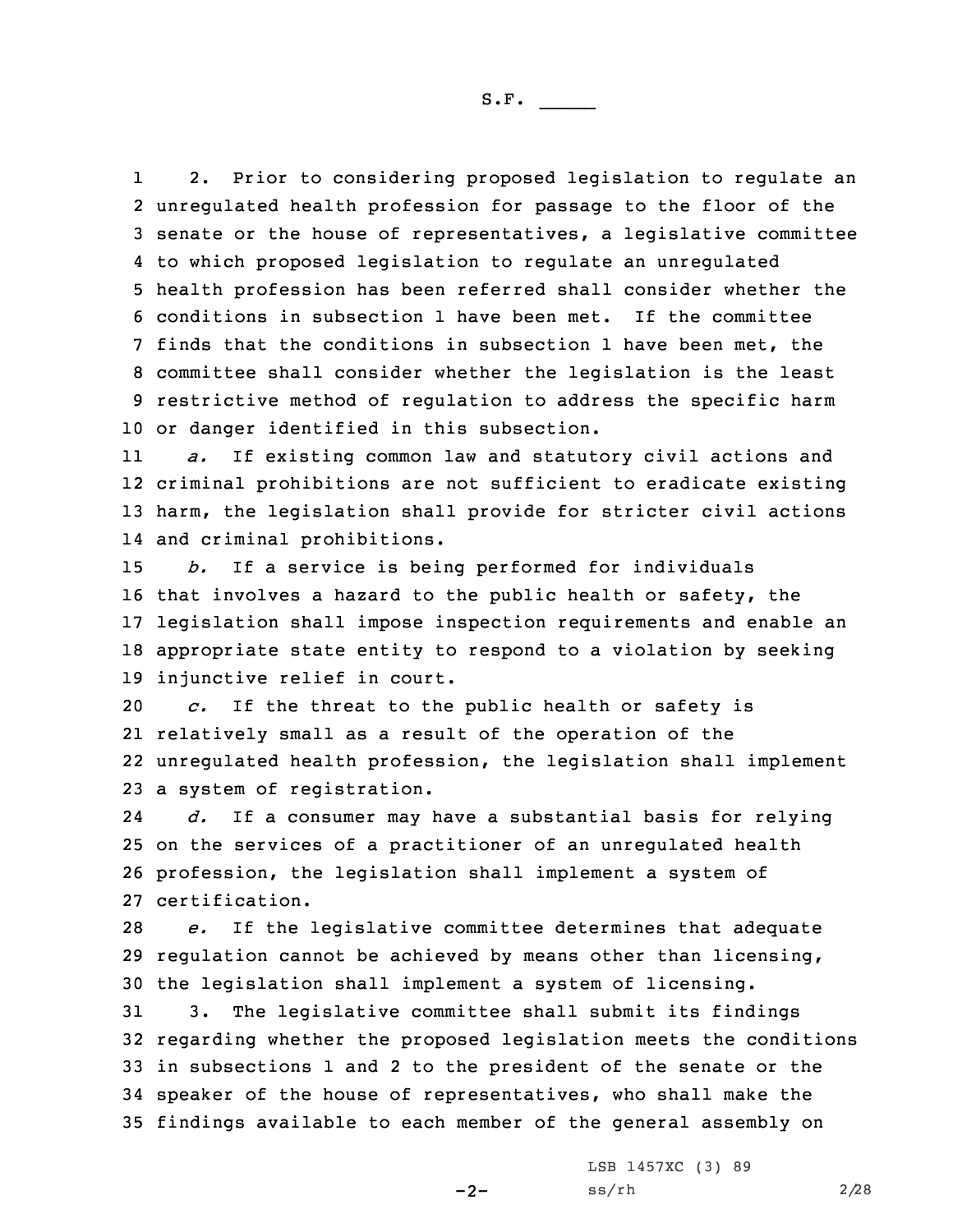1 the internet site of the general assembly.

2 Sec. 3. NEW SECTION. **272C.18 Proposed regulation of** 3 **unregulated health professions —— written reports.**

4 1. <sup>A</sup> member of the general assembly introducing proposed legislation to regulate an unregulated health profession shall submit with the legislation <sup>a</sup> report, prepared by the legislative services agency, addressing the requirements contained in subsection 2. The report shall be submitted to the president of the senate or the speaker of the house of representatives prior to full consideration of the legislation by the senate or the house of representatives and made available on the internet site of the general assembly. 2. The report shall address all of the following and identify the source of all information contained in the report: *a.* Why regulation is necessary including all of the following:

 (1) The nature of the proven harm to the public if the unregulated health profession is not regulated and the extent to which there is <sup>a</sup> threat to the public health or safety. (2) The extent of autonomy <sup>a</sup> practitioner has, as indicated by the extent to which the profession calls for the exercise of independent judgment and the extent to which <sup>a</sup> practitioner is supervised.

24 *b.* The efforts made to address the problem addressed by the 25 legislation including all of the following:

26 (1) Voluntary efforts, if any, undertaken by members of the 27 profession.

 (2) Recourse to, and the extent of use of, applicable law and whether the law could be amended to control the problem. *c.* The alternatives considered including all of the following:

32 (1) Regulation of business employers or practitioners 33 rather than employee practitioners.

34 (2) Regulation of the program or service rather than 35 individual practitioners.

-3-

LSB 1457XC (3) 89  $ss/rh$   $3/28$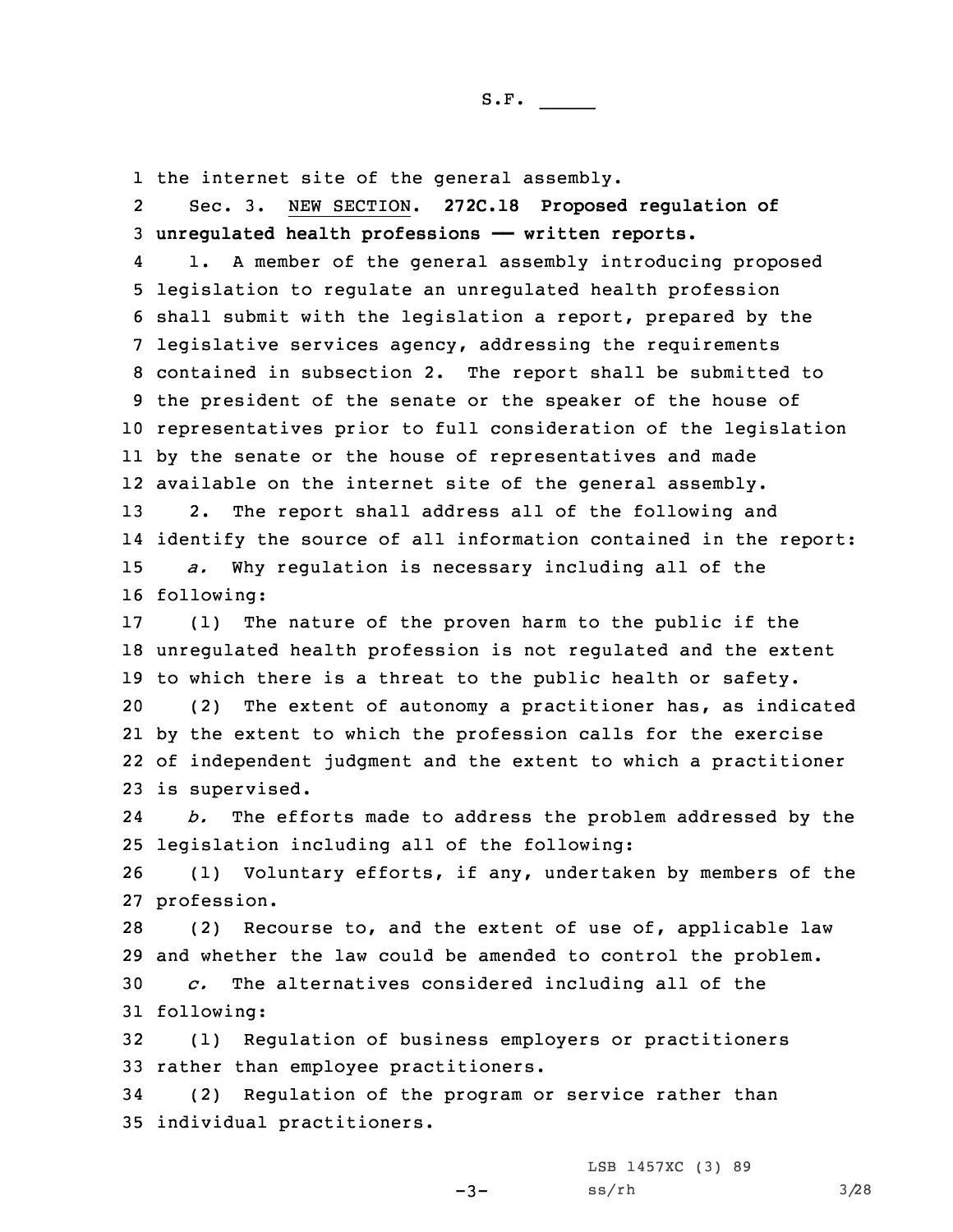1(3) Registration of all practitioners.

2(4) Certification of all practitioners.

3 (5) Other viable alternatives.

4 (6) If licensing is sought, why licensing would serve to 5 protect the public health or safety.

6 *d.* The benefit to the public health or safety if regulation 7 is granted including all of the following:

8 (1) The extent to which the incidence of specific problems 9 present in the unregulated health profession can reasonably be 10 expected to be reduced by regulation.

11 (2) Whether the public can identify qualified 12 practitioners.

13 (3) The extent to which qualified practitioners are 14 competent including all of the following:

15 (a) The composition, powers, duties, and practices of the 16 proposed regulatory entity.

 (b) Whether current practitioners of an unregulated health profession will be allowed to continue to practice and whether they will be required to meet the qualifications for the regulated health profession.

21 (c) The nature of the standards proposed for registration, 22 certification, or licensure as compared with the standards in 23 other jurisdictions.

24 (d) Whether the proposed regulatory entity would be 25 authorized to enter into reciprocity agreements with other 26 jurisdictions.

 (e) The nature and duration of any training and experience required, whether applicants will be required to pass an examination, and whether there will be alternative methods to enter the health profession.

 (4) Assurances to the public that practitioners have maintained their competence including all of the following: (a) Whether <sup>a</sup> registration, certificate, or license will include an expiration date.

35 (b) Whether the renewal of <sup>a</sup> registration, certificate,

 $-4-$ 

LSB 1457XC (3) 89  $ss/rh$  4/28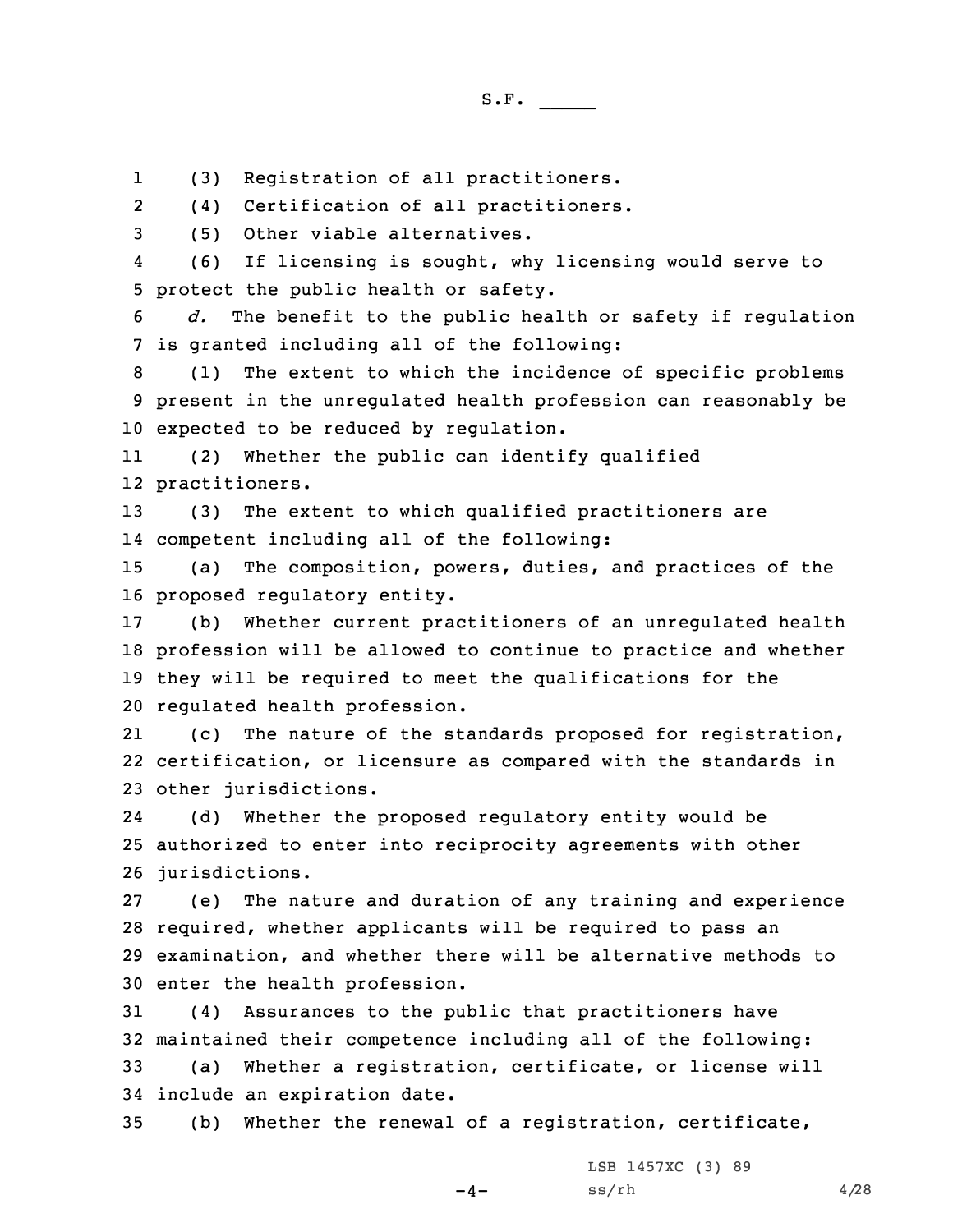1 or license will be based only on payment of <sup>a</sup> fee or whether 2 renewal will involve reexamination, peer review, or other 3 enforcement.

4 *e.* The extent to which regulation might harm the public 5 including all of the following:

 (1) The extent to which regulation will restrict entry into the profession, including whether the proposed standards are more restrictive than necessary to ensure <sup>a</sup> practitioner's safe and effective performance in the practice of the profession.

 (2) Whether there are professions similar to the unregulated health profession that should be included in, or portions of the unregulated health profession that should be excluded from, the proposed legislation.

14 *f.* The maintenance of professional standards including all 15 of the following:

 (1) Whether effective quality assurance standards exist in the profession such as legal requirements associated with specific programs that define or enforce standards or <sup>a</sup> code of ethics.

 (2) How the proposed legislation will ensure quality, including whether <sup>a</sup> code of ethics will be adopted and the grounds for suspension or revocation of <sup>a</sup> registration, certificate, or license.

24 *g.* <sup>A</sup> description of the group proposed for regulation, including <sup>a</sup> list of associations, organizations, and other professional groups representing practitioners in this state, an estimate of the number of practitioners in each professional group, and whether the professional groups represent different levels of practice.

30 *h.* The expected costs of regulation, including the impact of 31 costs on the public and costs imposed on this state.

32 Sec. 4. NEW SECTION. **272C.19 Proposed increased regulation** 33 **of regulated health professions —— written reports.**

34 1. <sup>A</sup> member of the general assembly introducing proposed 35 legislation to expand the scope of practice of <sup>a</sup> regulated

LSB 1457XC (3) 89

 $-5-$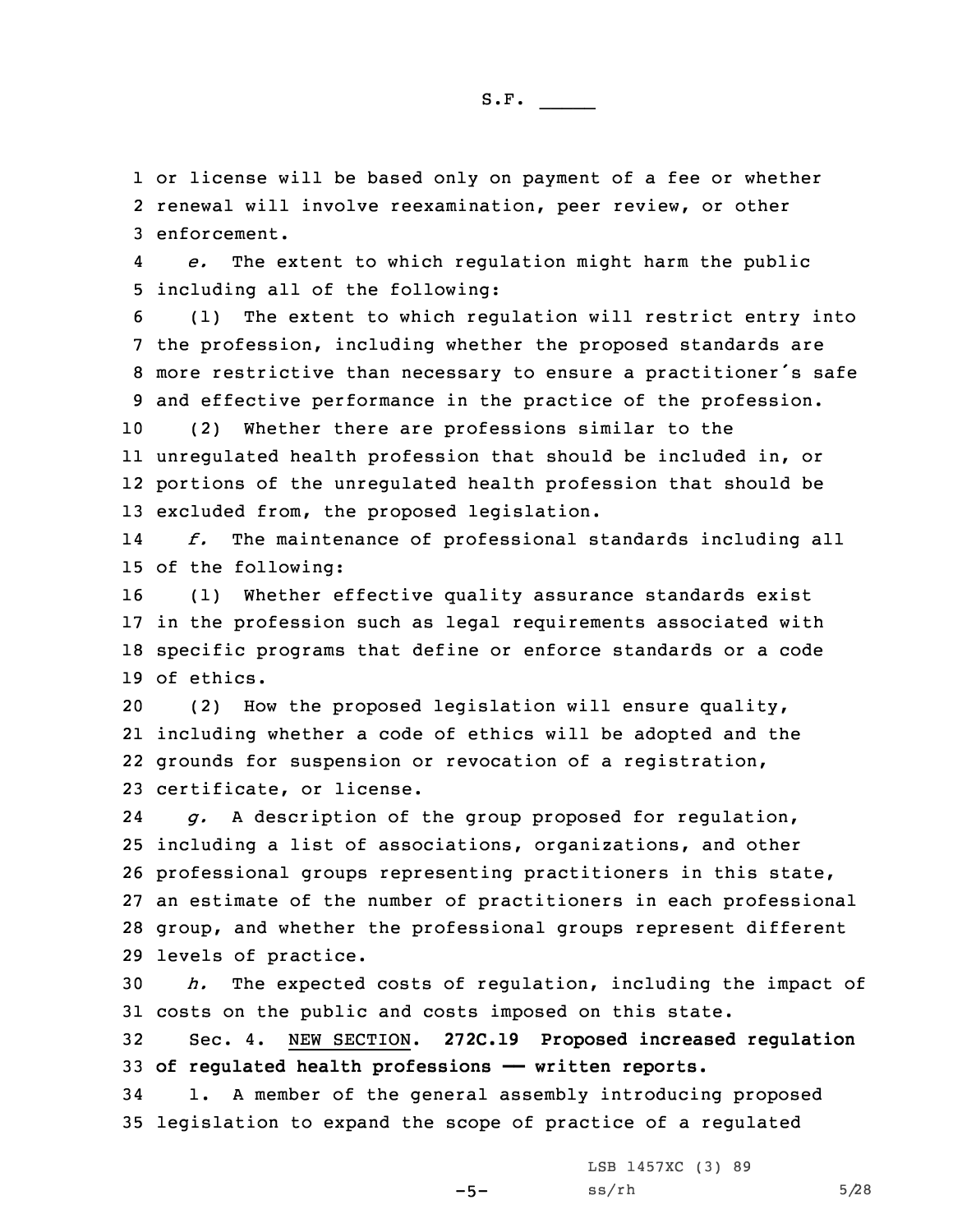1 health profession shall submit with the legislation a report, prepared by the legislative services agency, addressing the requirements contained in subsection 2. The report shall be submitted to the president of the senate or the speaker of the house of representatives prior to full consideration of the legislation by the senate or the house of representatives and made available on the internet site of the general assembly.

 2. The report shall address all of the following and identify the source of all information contained in the report: *a.* Why an expanded scope of practice for the regulated health profession is beneficial, including the extent to which 12 health care consumers need and will benefit from safe, quality health care from practitioners within the expanded scope of practice.

 *b.* Whether expanding the scope of practice of practitioners in the regulated health profession will require practitioners to have didactic and clinical education from accredited professional schools or training from recognized programs that prepare them to perform within the proposed expanded scope of practice, and specific educational or training requirements for that proposed expanded scope of practice.

22 *c.* Whether the subject matter of the proposed expanded scope of practice is currently tested by nationally recognized and accepted examinations for applicants for professional licensure and the details of the examination relating to the expanded scope of practice.

 *d.* The extent to which the proposed expanded scope of practice will impact the practice of practitioners currently licensed in this state or the entry into practice of practitioners who have relocated from other states with substantially equivalent requirements for registration, certification, or licensure in this state.

33 *e.* The extent to which implementing the proposed expanded 34 scope of practice may result in savings or <sup>a</sup> cost to this state 35 and to the public.

 $-6-$ 

LSB 1457XC (3) 89  $ss/rh$  6/28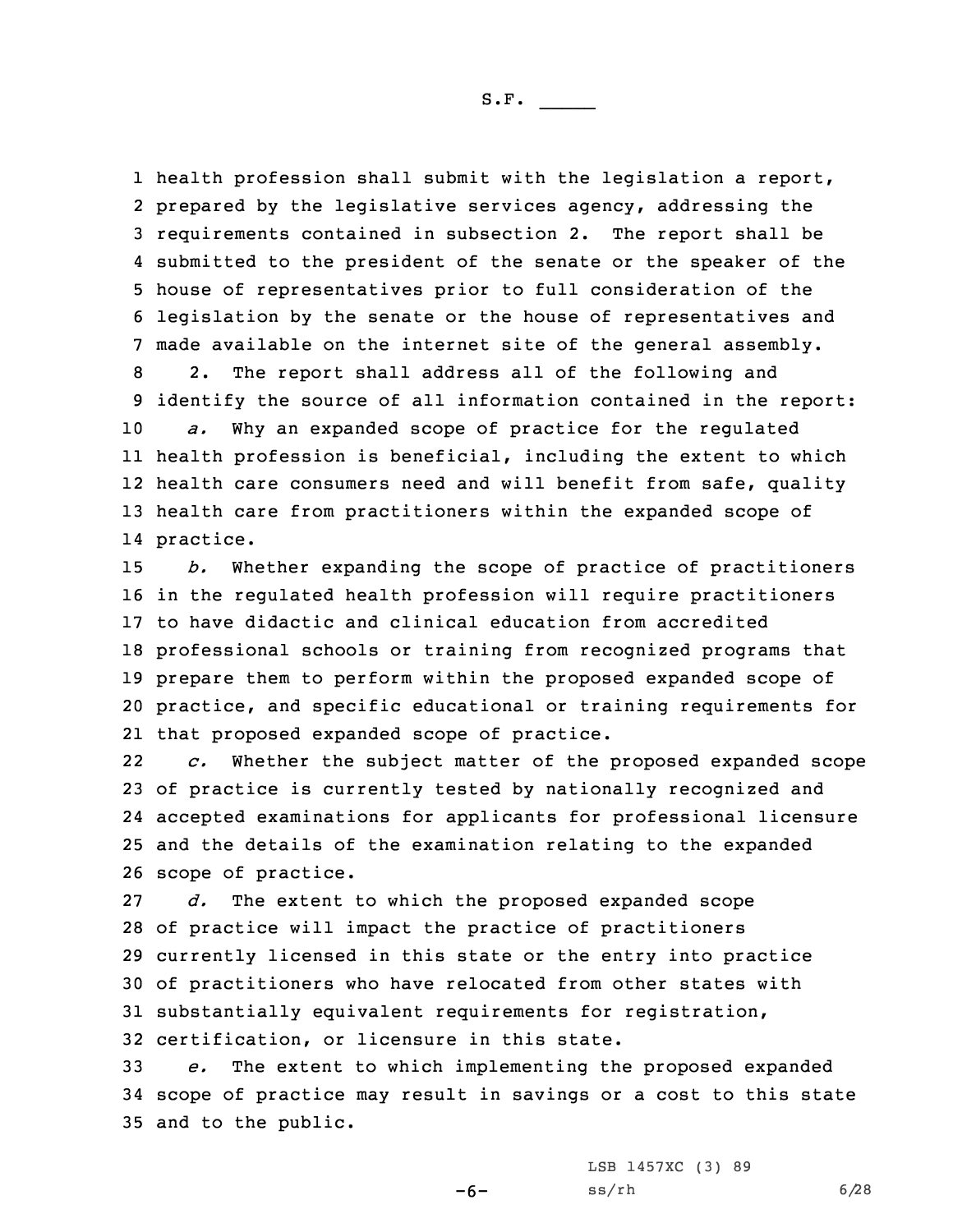1 *f.* The relevant regulated health profession licensure laws, 2 if any, in this state and other states.

3 *g.* Recommendations, if any, the applicable regulatory entity 4 or entities, the department of public health, and accredited 5 educational or training programs.

 3. *a.* Prior to considering proposed legislation to expand the scope of practice of <sup>a</sup> regulated health profession for passage to the floor of the senate or the house of representatives, <sup>a</sup> legislative committee to which proposed legislation has been referred shall consider all of the following:

12 (1) Whether the expansion of <sup>a</sup> regulated health <sup>13</sup> profession's scope of practice is only for the purpose of 14 protecting the public from <sup>a</sup> specific harm or danger.

 (2) Whether the addition of adequately trained practitioners providing an expanded range of health care services will have <sup>a</sup> beneficial effect on the public and increase access to safe, quality health care.

19 (3) Whether any changes in the entity regulating the 20 regulated health profession are necessary to protect the public 21 health or safety.

22 *b.* The legislative committee shall not consider competition 23 with or from other regulated health professions or whether <sup>a</sup> 24 practitioner will be able to obtain health insurance coverage 25 for the proposed expanded scope of practice.

26 Sec. 5. NEW SECTION. **272C.20 Continuing education** 27 **requirements —— evidence of efficacy.**

 <sup>A</sup> member of the general assembly introducing proposed legislation to impose or increase <sup>a</sup> continuing education requirement on <sup>a</sup> regulated health profession shall submit with the legislation evidence that such <sup>a</sup> requirement has proven effective for the health profession. The evidence shall be submitted to the president of the senate or the speaker of the house of representatives prior to full consideration of the legislation by the senate or the house of representatives and

-7-

LSB 1457XC (3) 89  $ss/rh$  7/28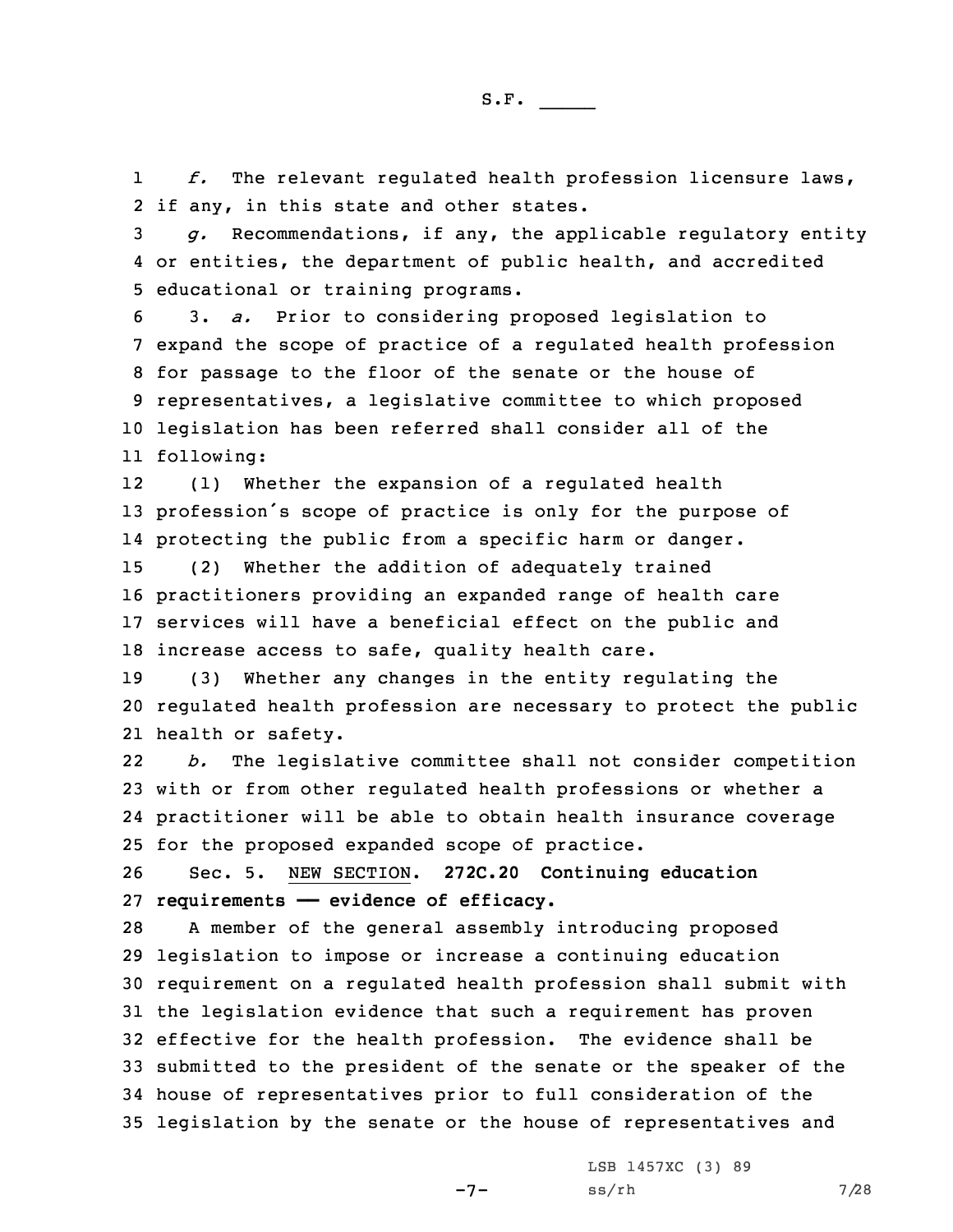1 made available on the internet site of the general assembly. 2Sec. 6. NEW SECTION. **272C.21 Regulation of unregulated**

3 **nonhealth professions.**

4 1. An unregulated nonhealth profession shall not be regulated except for the exclusive purpose of protecting the public health or safety. All proposed legislation to regulate an unregulated nonhealth profession shall be reviewed by the legislative committee to which the proposed legislation is referred to ensure that all of the following requirements are 10 met:

11 *a.* The unregulated practice of the nonhealth profession can 12 clearly harm the public health or safety.

13 *b.* The actual or anticipated public benefit of the 14 regulation clearly exceeds the costs imposed by the regulation 15 on consumers, businesses, and individuals.

16 *c.* The public needs and can reasonably be expected 17 to benefit from an assurance of initial and continuing 18 professional ability.

19 *d.* The public cannot be effectively protected by private 20 certification or other alternatives.

21 2. If <sup>a</sup> legislative committee finds that the proposed legislation satisfies the conditions in subsection 1, the committee shall examine data from multiple sources and shall consider evidence of actual harm to the public related to the unregulated nonhealth profession being considered for regulation. The evidence may include industry association data; federal, state, and local government data; business reports; complaints to law enforcement, relevant state agencies, and the better business bureau; and data from agencies in other states with and without similar systems of regulation.

 3. If, after consideration of evidence pursuant to subsection 2, the legislative committee finds that it is necessary to regulate an unregulated nonhealth profession, the committee shall review the proposed legislation to determine

-8-

LSB 1457XC (3) 89  $ss/rh$  8/28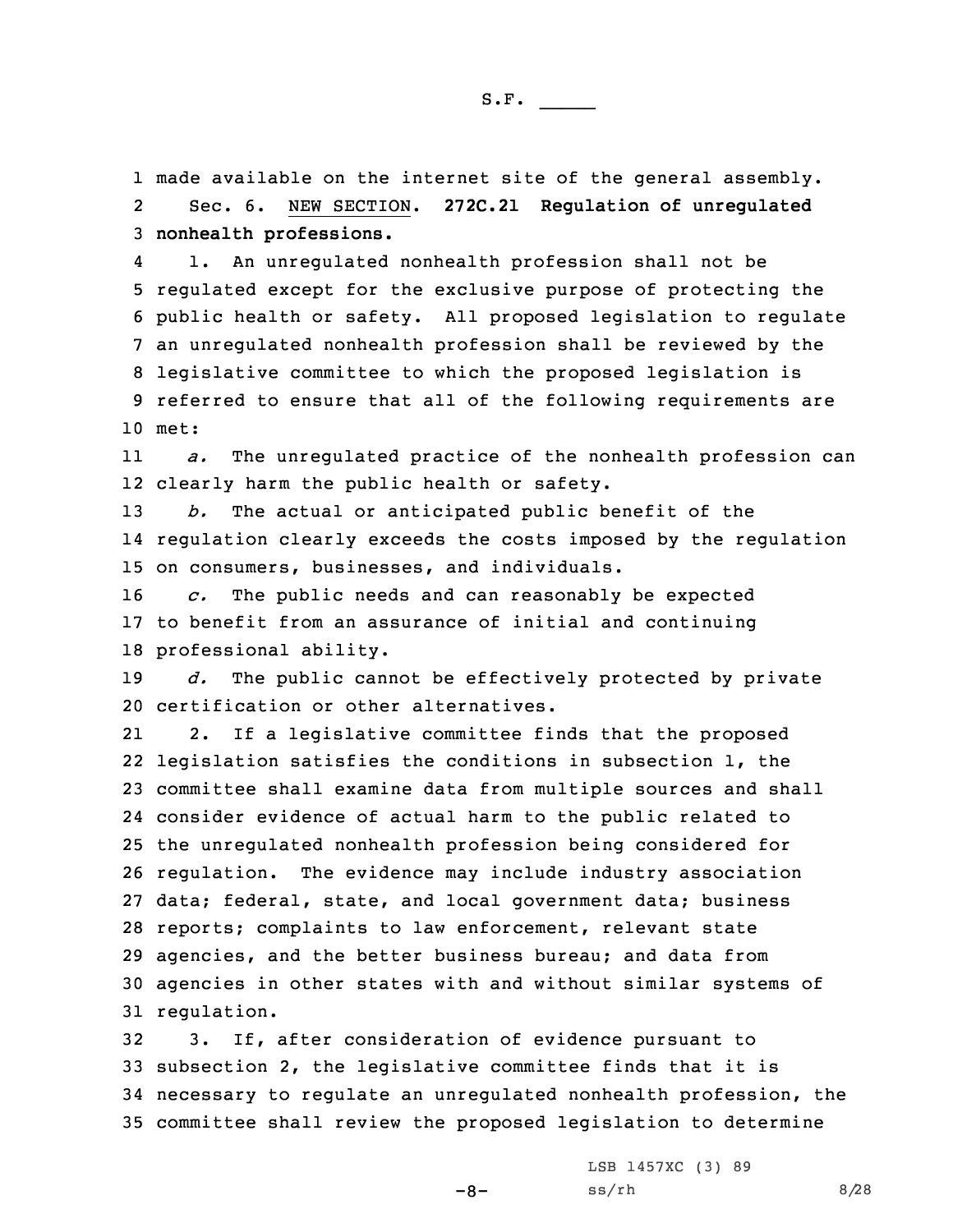1 whether it is the least restrictive regulation necessary and 2 whether the regulation protects <sup>a</sup> discrete interest group from 3 economic competition.

4 4. The legislative committee shall submit its findings regarding whether the proposed legislation meets the requirements of subsections 1, 2, and 3 to the president of the senate or the speaker of the house of representatives, who shall make the findings available to each member of the general assembly on the internet site of the general assembly.

10 Sec. 7. NEW SECTION. **272C.22 Proposed regulation of** 11 **unregulated nonhealth professions —— written reports.**

12 1. <sup>A</sup> member of the general assembly introducing legislation to regulate an unregulated nonhealth profession shall submit with the legislation <sup>a</sup> report, prepared by the legislative services agency, addressing the requirements contained in subsection 2. The report shall be submitted to the president of the senate or the speaker of the house of representatives prior to full consideration of the legislation by the senate or the house of representatives and made available on the internet site of the general assembly.

21 2. The report shall address all of the following and 22 identify the source of all information contained in the report: 23 *a.* Why regulation is necessary including what particular 24 problem regulation would address.

25 *b.* The efforts made to address the problem.

26 *c.* The alternatives considered.

27 *d.* The benefit to the public of regulating the profession.

28 *e.* The extent to which regulation might harm the public.

29 *f.* The maintenance of professional standards including all 30 of the following:

 (1) Whether effective quality assurance standards exist in the profession such as legal requirements associated with specific programs that define or enforce standards or <sup>a</sup> code of ethics.

 $-9-$ 

35 (2) How the proposed legislation will assure quality

LSB 1457XC (3) 89 ss/rh 9/28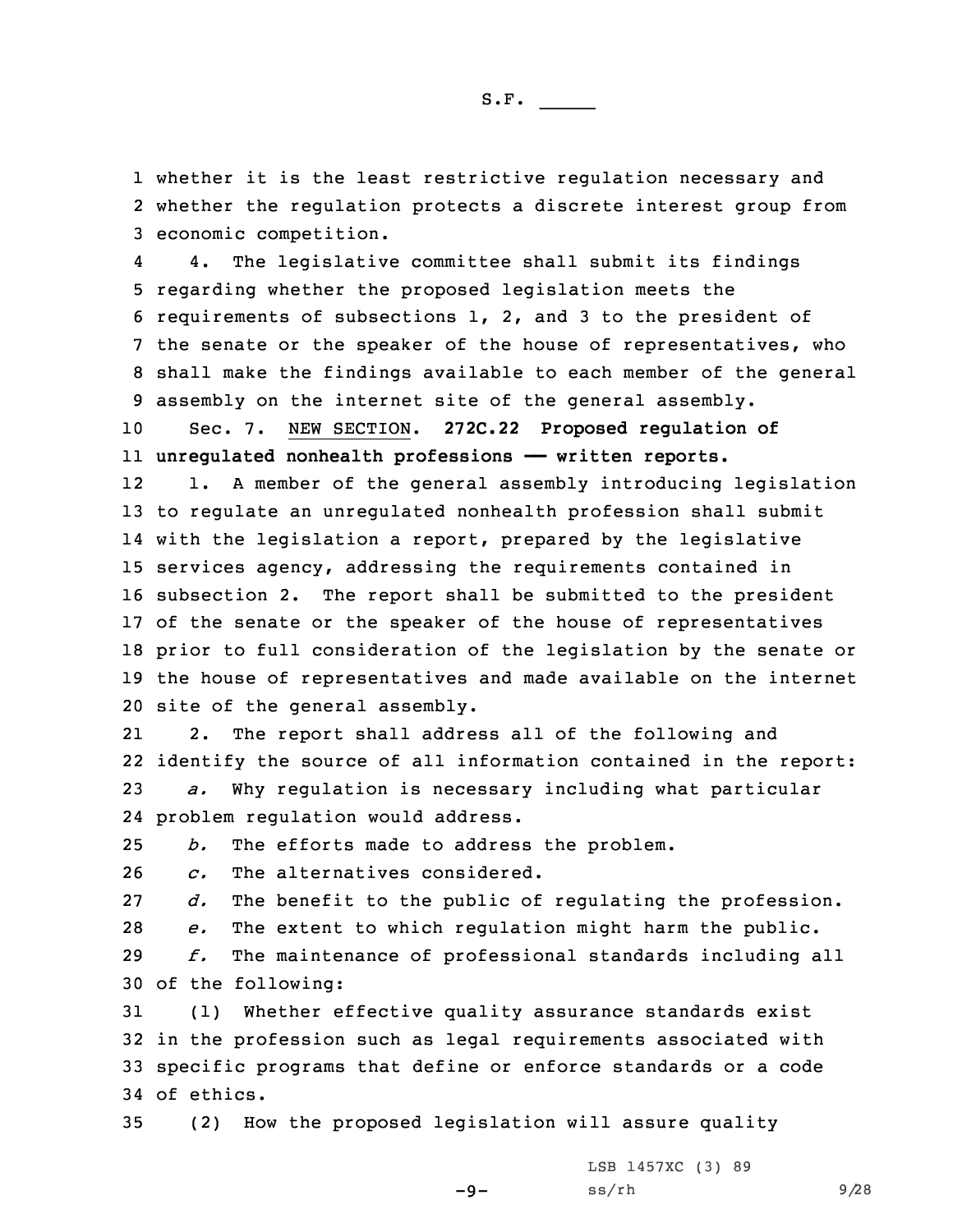including the extent to which <sup>a</sup> code of ethics will be adopted and the grounds for the suspension or revocation of <sup>a</sup> registration, certificate, or license. 4 *g.* <sup>A</sup> description of the profession proposed for regulation, including <sup>a</sup> list of associations, organizations, and other professional groups representing practitioners in this state, an estimate of the number of practitioners in each profession, and whether the professional groups represent different levels of practice. *h.* The expected costs of regulation, including the impact of costs on the public and costs imposed on this state. 12 Sec. 8. REPEAL. Section 3.20, Code 2021, is repealed. DIVISION II 14 BOARD REVIEWS Sec. 9. Section 2.69, subsection 1, Code 2021, is amended to read as follows: 1. <sup>A</sup> state government efficiency review committee is 18 established which shall meet at least every two years to review 19 the operations of state government monthly, as necessary, to efficiently review all boards according to the schedule established by the legislative services agency pursuant to section 4A.5. The committee shall meet as directed by the legislative council. 24 Sec. 10. Section 2.69, subsection 2, paragraph a, Code 2021, is amended to read as follows: *a.* The committee shall consist of three members of the senate appointed by the majority leader of the senate, two members of the senate appointed by the minority leader of the senate, three members of the house of representatives appointed 30 by the speaker of the house of representatives, and two members of the house of representatives appointed by the minority leader of the house of representatives, and one ex officio, nonvoting member appointed by the governor. Sec. 11. Section 2.69, subsections 4, 5, and 6, Code 2021, are amended by striking the subsections.

LSB 1457XC (3) 89

```
ss/rh 10/28
```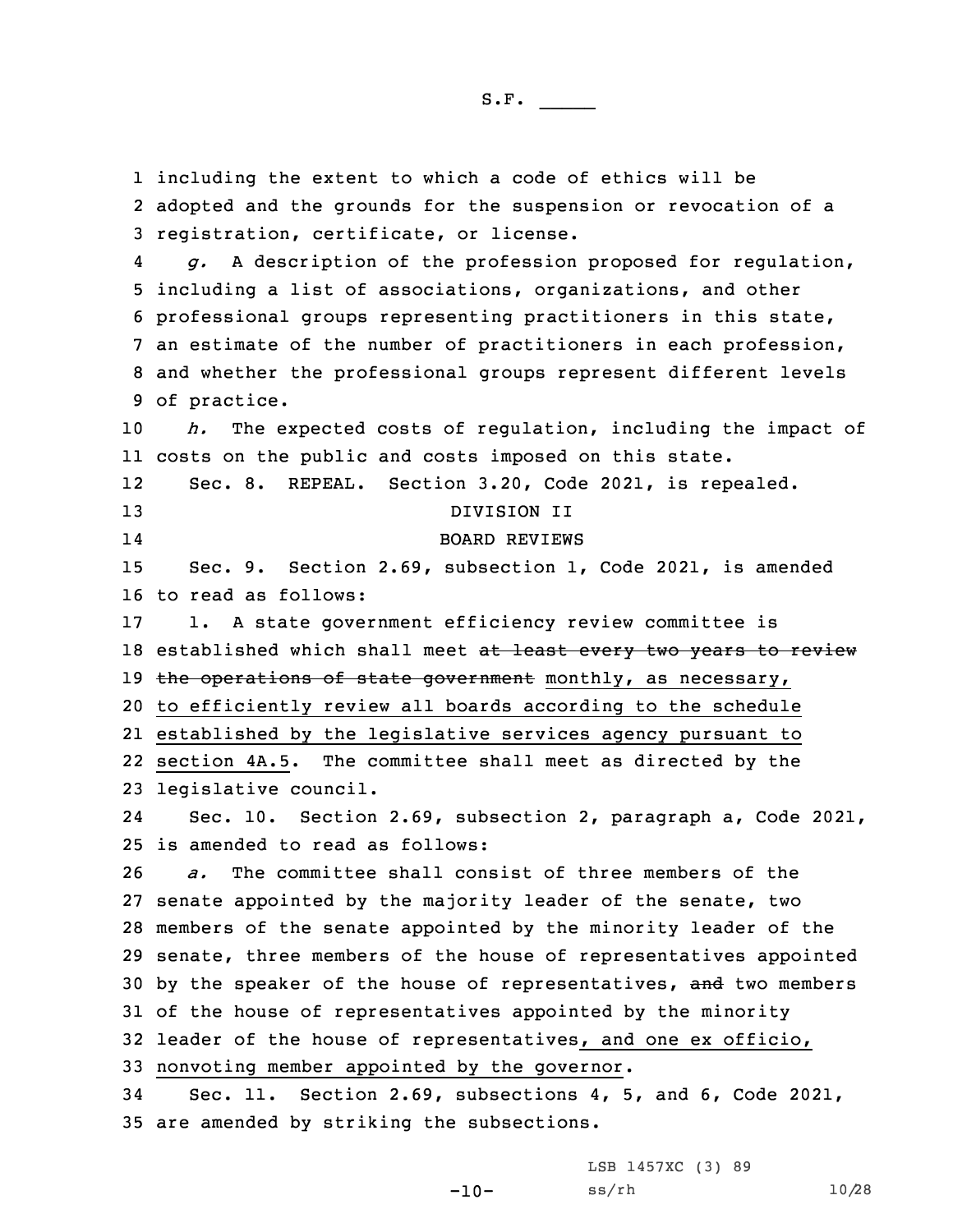1Sec. 12. NEW SECTION. **4A.1 Definitions.**

2 As used in this chapter, unless the context otherwise 3 requires:

4 1. *"Board"* means any board, council, commission, committee, 5 panel, review team, or foundation of this state, except that <sup>6</sup> "board" does not include <sup>a</sup> pension board or the Iowa ethics and 7 campaign disclosure board created in section 68B.32.

<sup>8</sup> 2. *"Board review criteria"* means the criteria required to be 9 considered under section 4A.3.

<sup>10</sup> 3. *"Committee"* means the state government efficiency review 11 committee created pursuant to section 2.69.

12 Sec. 13. NEW SECTION. **4A.2 Committee —— review of boards.** 13 1. The committee shall carry out the functions provided in 14 this chapter.

15 2. Administrative assistance shall be provided by the 16 legislative services agency and by staff of each caucus of the 17 general assembly.

18 Sec. 14. NEW SECTION. **4A.3 Board reviews.**

19 1. The committee shall review the usefulness, performance, and efficacy of each board as provided in subsection 2. The committee shall hold hearings to receive the testimony of the public and of the chief executive officer of the board. After completing <sup>a</sup> review, the committee shall prepare and publish <sup>a</sup> report of its findings and recommendations as provided in section 4A.4.

 2. The legislative services agency shall establish <sup>a</sup> schedule for the committee to review each board such that the committee reviews approximately one-fifth of all boards each calendar year and each board has been reviewed once between the calendar years 2022 and 2027. The committee may modify the schedule as necessary to facilitate the efficient administration of the committee.

33 3. A board that is scheduled for review shall submit <sup>a</sup> 34 report to the committee thirty days prior to the date that it 35 is scheduled for review that includes all of the following

-11-

LSB 1457XC (3) 89 ss/rh 11/28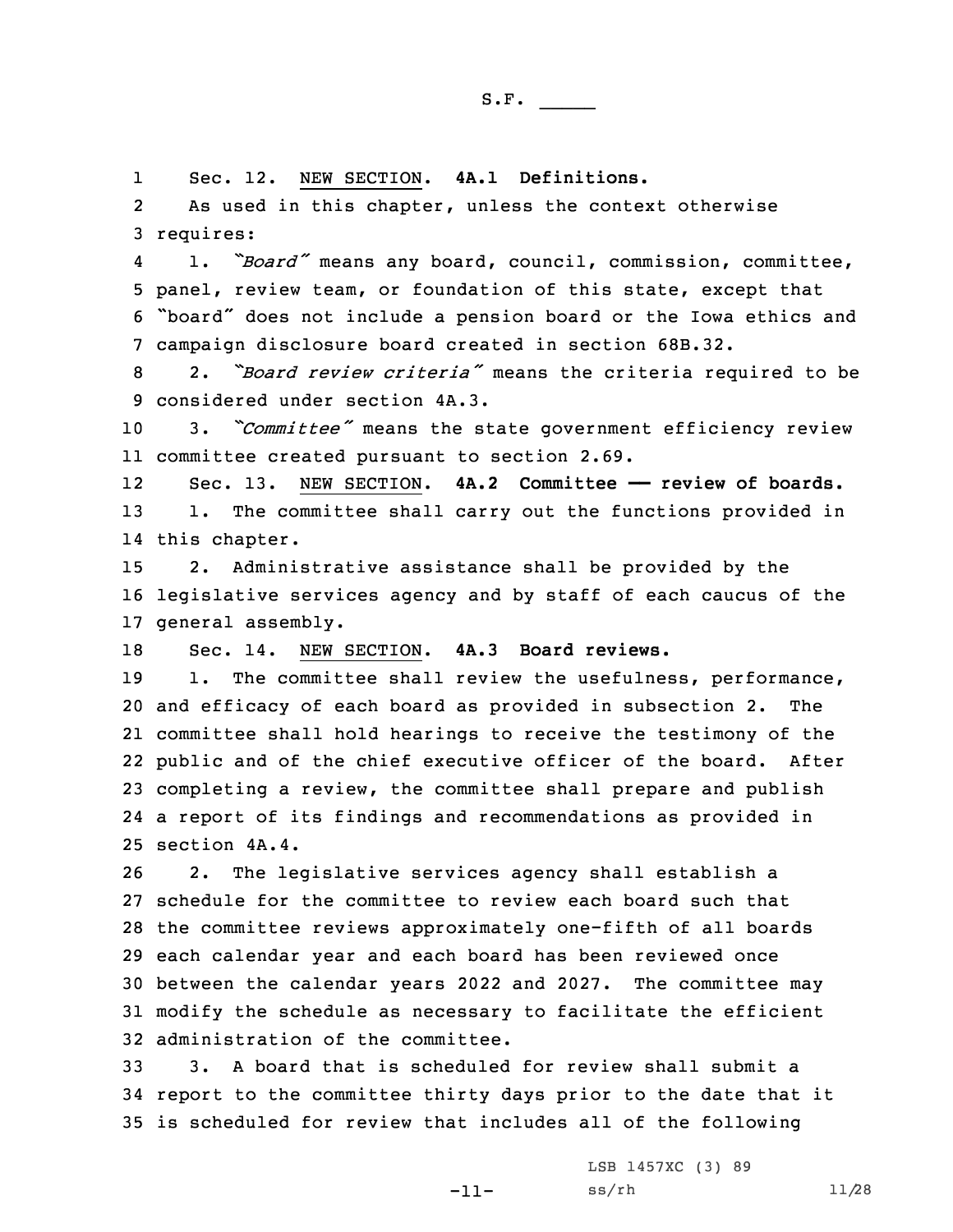1 information:

2 *a.* The board's primary purpose and its goals and objectives. <sup>3</sup> *b.* The board's past and anticipated workload, the number of 4 staff required to complete that workload, and the board's total 5 number of staff.

<sup>6</sup> *c.* The board's past and anticipated budgets and its sources 7 of funding.

8 *d.* The number of members that compose the governing board or 9 other governing entity of the board and member compensation, 10 if any.

11 4. <sup>A</sup> board subject to review shall bear the burden of demonstrating to the committee <sup>a</sup> public need for its continued existence. In determining whether <sup>a</sup> board has met that burden, the committee shall consider all of the following, as applicable:

 *a.* Whether continuation of the board is necessary to protect the health or safety of the public, and if so, whether the board's authority is narrowly tailored to protect against present, recognizable, and significant harms to the health or safety of the public.

21 *b.* Whether the public could be protected or served in an 22 alternate or less restrictive manner.

23 *c.* Whether the board serves <sup>a</sup> specific private interest. 24 *d.* Whether rules adopted by the board are consistent with 25 the legislative mandate of the board as expressed in the 26 statutes that created and empowered the board.

 *e.* The extent to which the board's jurisdiction and programs overlap or duplicate those of other boards, the extent to which the board coordinates with those other boards, and the extent to which the board's programs could be consolidated with the programs of other state departments or boards.

 *f.* The number of other states that regulate the occupation, whether <sup>a</sup> license is required to engage in the occupation in other states, whether the initial licensing and license renewal requirements for the occupation are substantially equivalent

-12-

LSB 1457XC (3) 89 ss/rh 12/28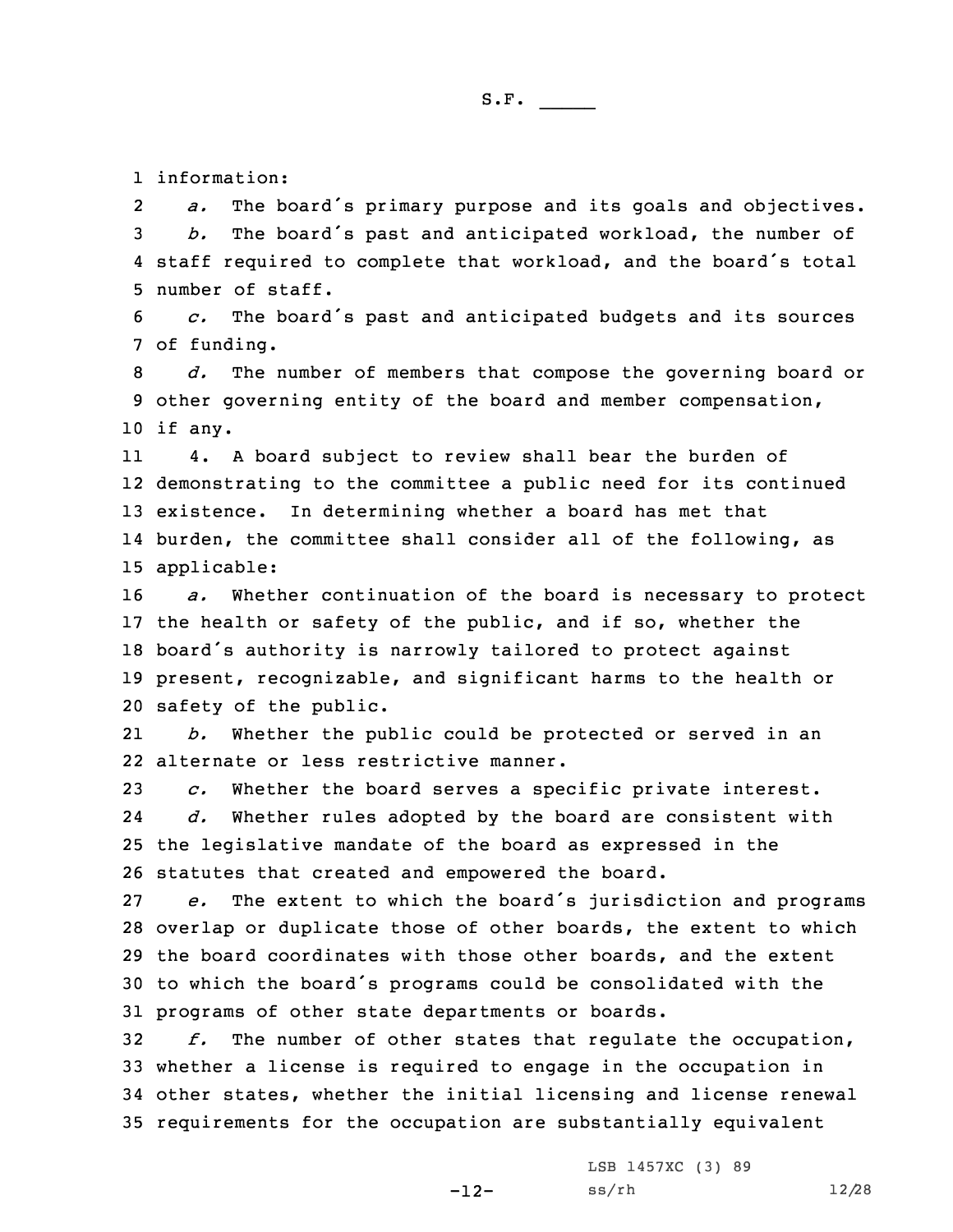1 in every state, and the amount of regulation exercised by the 2 board compared to the regulation, if any, in other states.

3 *g.* Whether the board recognizes national uniform licensure 4 requirements for the occupation.

 *h.* Whether private contractors could be used, in an effective and efficient manner, either to assist the board in the performance of its duties or to perform the board's duties in place of the board.

9 *i.* Whether the operation of the board has inhibited economic 10 growth, reduced efficiency, or increased government costs.

11 *j.* An assessment of the authority of the board regarding 12 fees, inspections, enforcement, and penalties.

13 *k.* The extent to which the board has permitted qualified 14 applicants to serve the public.

15 *l.* The extent to which the board has allowed individuals to 16 practice elements of the occupation without <sup>a</sup> license.

17 *m.* The cost-effectiveness of the board in terms of the 18 number of employees, services rendered, and administrative 19 costs incurred, both past and present.

<sup>20</sup> *n.* Whether the board's operation has been impeded or 21 enhanced by existing statutes and procedures and by budgetary, 22 resource, and personnel practices.

 *o.* Whether the board has recommended statutory changes to the general assembly that would benefit the public rather than the individuals regulated by the board, if any, and whether the board's recommendations and other policies have been adopted and implemented.

 *p.* Whether the board has required any individuals subject to the board's regulations to report to the board the impact of board rules and decisions on the public as they affect service costs and service delivery.

32 *q.* Whether individuals regulated by the board, if any, have 33 been required to assess problems in their business operations 34 that affect the public.

35 *r.* Whether the board has encouraged public participation in

-13-

LSB 1457XC (3) 89 ss/rh 13/28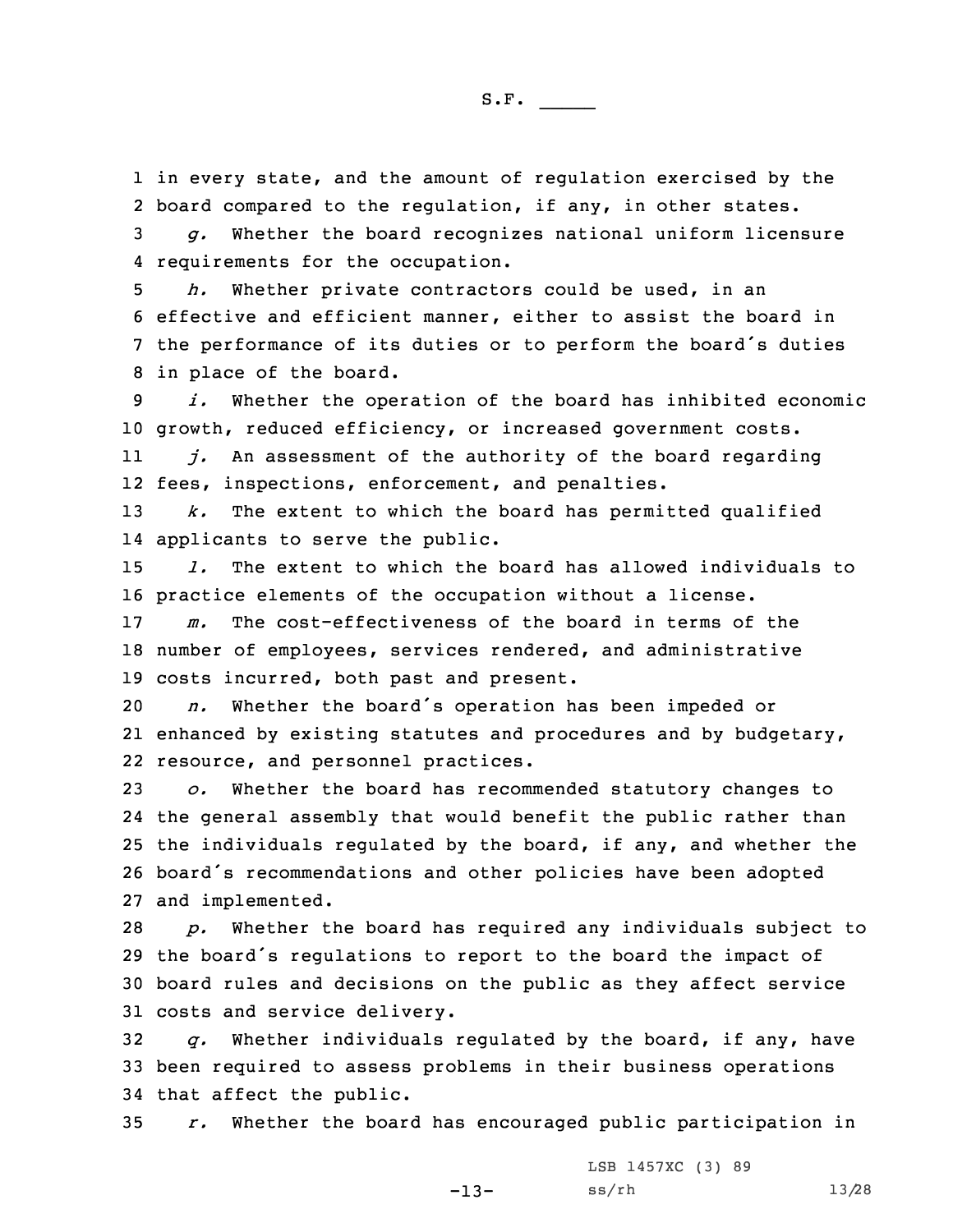1 its rulemaking and decision making.

2 *s.* The efficiency with which formal public complaints filed 3 with the board have been processed to completion.

4 *t.* Whether the purpose for which the board was created has 5 been fulfilled, has changed, or no longer exists.

6 *u.* Whether federal law requires that the board be renewed 7 in some form.

 *v.* An assessment of the administrative hearing process of the board if the board has an administrative hearing process, and whether the hearing process is consistent with due process 11 rights.

12 *w.* Whether the requirement for an occupational license is consistent with the principles expressed in section 4B.2, serves the public health or safety, and provides the least restrictive form of regulation that adequately protects the public health or safety.

 *x.* The extent to which licensing ensures that practitioners have occupational skill sets or competencies that are substantially related to protecting consumers from present, significant, and substantiated harms that threaten the public health or safety, and the impact that those criteria have on applicants for <sup>a</sup> license, particularly those with moderate or low incomes, seeking to enter the occupation or profession.

24 *y.* The extent to which the requirement for the occupational 25 license stimulates or restricts competition, affects consumer 26 choice, and affects the cost of services.

27 *z.* An assessment of whether changes are needed in the 28 enabling laws of the board in order for the board to comply 29 with the criteria listed in this subsection.

 Sec. 15. NEW SECTION. **4A.4 Reports of the committee.** 1. After completing <sup>a</sup> review of <sup>a</sup> board pursuant to section 4A.3, the committee shall prepare and submit <sup>a</sup> report of its findings and recommendations by December 21 of each year beginning in 2022 and ending in 2027. <sup>A</sup> report may include findings and recommendations for more than one board. Copies

-14-

LSB 1457XC (3) 89 ss/rh 14/28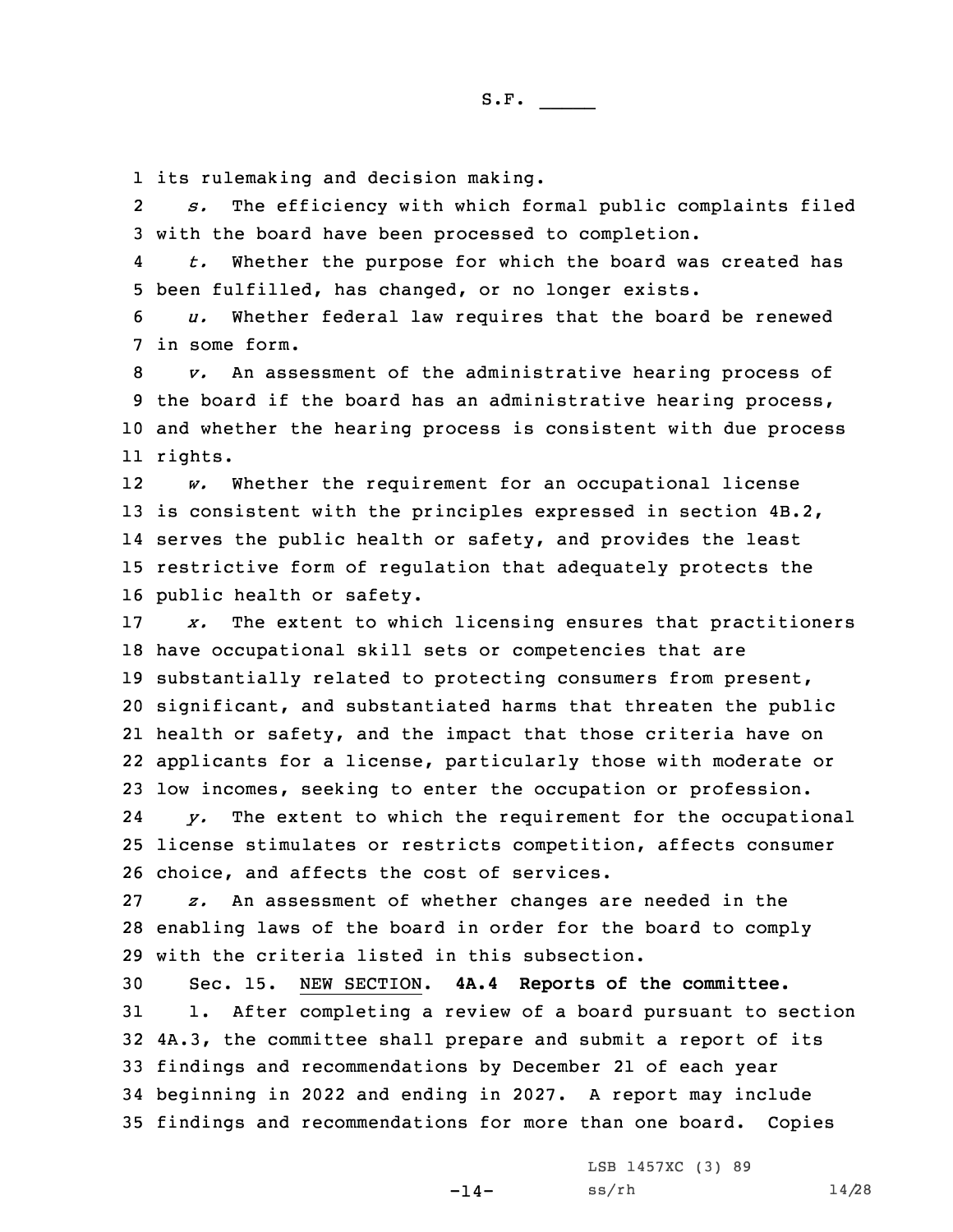of the report shall be submitted to the president of the senate, the speaker of the house of representatives, the governor, and each affected board, and shall be made publicly available on the internet site of the general assembly. The committee shall present its recommendations to the general assembly in the form of <sup>a</sup> bill.

7 2. Recommendations of the committee shall indicate how or 8 whether implementation of the recommendations would do each of 9 the following:

10 *a.* Improve efficiency in the management of state government.

11*b.* Improve services rendered to citizens of the state.

12*c.* Simplify and improve preparation of the state budget.

13 *d.* Conserve the natural resources of the state.

14 *e.* Promote the orderly growth of the state and its 15 government.

16 *f.* Promote occupational regulations to increase economic 17 opportunities, encourage competition, and encourage innovation.

 *g.* Provide for the least restrictive regulations by repealing current regulations and replacing them with less restrictive regulations that are consistent with the principles expressed in section 4B.2.

22 *h.* Improve the effectiveness of the services performed by 23 the boards of the state.

24 *i.* Avoid duplication of effort by state agencies or boards. 25 *j.* Improve the organization and coordination of the state 26 government.

27 Sec. 16. NEW SECTION. **4A.5 Activities of the general** 28 **assembly not restricted.**

29 This chapter shall not be construed to restrict the general 30 assembly from considering any legislation concerning <sup>a</sup> board 31 subject to this chapter.

32 Sec. 17. NEW SECTION. **4B.1 Definitions.**

33 For the purposes of this chapter:

<sup>34</sup> 1. *"Certification"* means <sup>a</sup> voluntary program in which 35 <sup>a</sup> private organization or the state grants nontransferable

LSB 1457XC (3) 89

-15-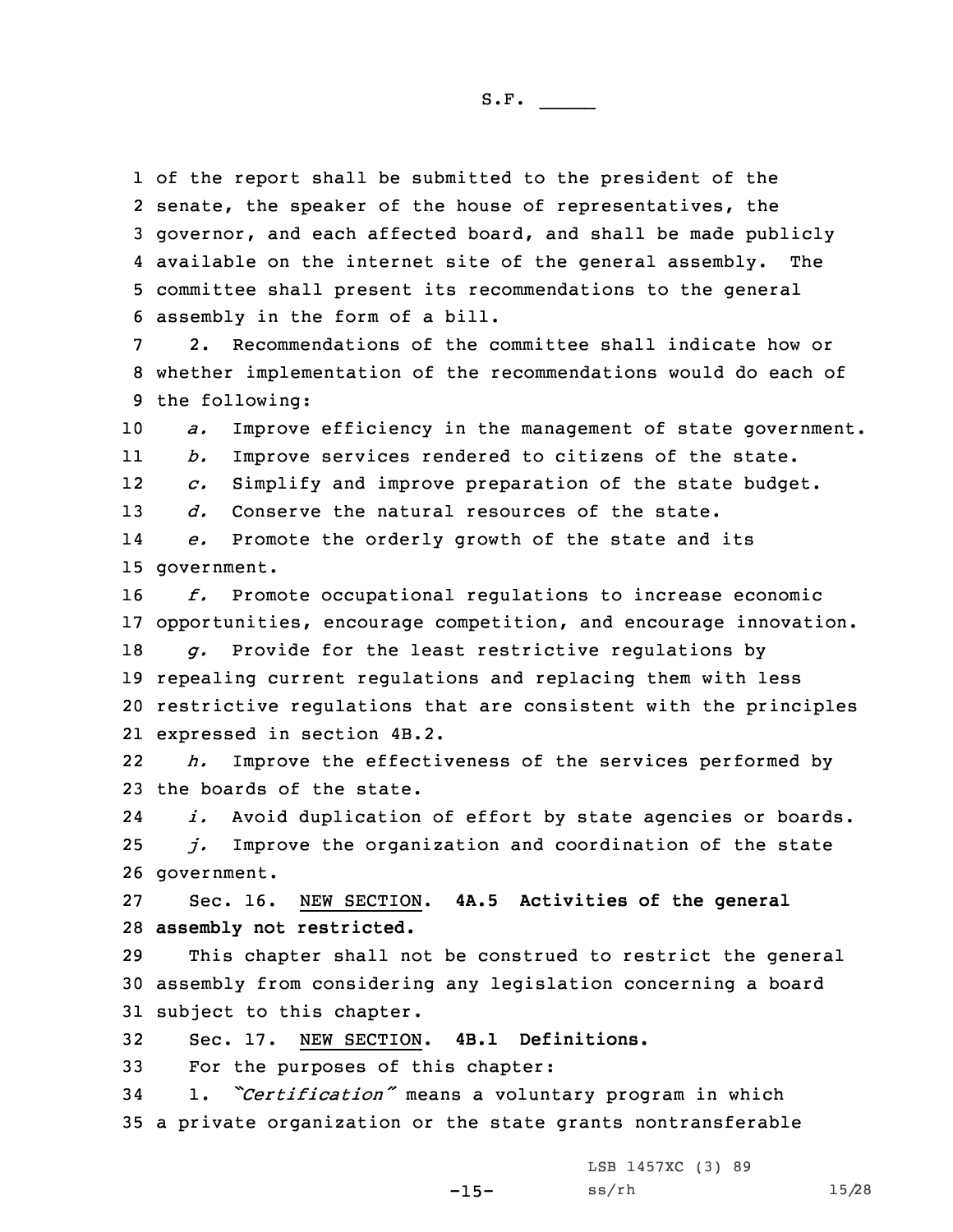1 recognition to an individual who meets personal qualifications 2 established by the private organization or state law.

 2. *"Lawful occupation"* means <sup>a</sup> course of conduct, pursuit, or profession that includes the sale of goods or services that are not themselves illegal to sell irrespective of whether the individual selling the goods or services is subject to an occupational regulation.

<sup>8</sup> 3. *"Least restrictive regulation"* means the public policy of 9 relying on one of the following, listed from the least to the 10 most restrictive, as <sup>a</sup> means of consumer protection:

11*a.* Market competition.

12*b.* Third-party or consumer-created ratings and reviews.

13 *c.* Private certifications.

14*d.* Actions under section 714H.5.

15 *e.* Actions under section 714.16.

16 *f.* Regulation of the process of providing the specific goods 17 or services to consumers.

18 *g.* Inspections.

19 *h.* Bonding or insurance.

20 *i.* Registrations.

21*j.* Government certifications.

22 *k.* Occupational licenses, including specialty occupational 23 licenses for medical reimbursement.

24 4. *"Occupational license"* means <sup>a</sup> government permission slip to work that is <sup>a</sup> nontransferable authorization in law that an individual must possess in order to perform <sup>a</sup> lawful occupation for compensation based on meeting personal qualifications established by statute or by <sup>a</sup> rule authorized by statute. *"Occupational license"* does not include <sup>a</sup> commercial or other driver's license.

 5. *"Occupational licensing board"* means any board, commission, committee, or council, or any other similar state public body, and any agency, division, or office of state government, that issues an occupational license.

<sup>35</sup> 6. *"Occupational regulation"* means <sup>a</sup> statute, policy, rule,

-16-

LSB 1457XC (3) 89 ss/rh 16/28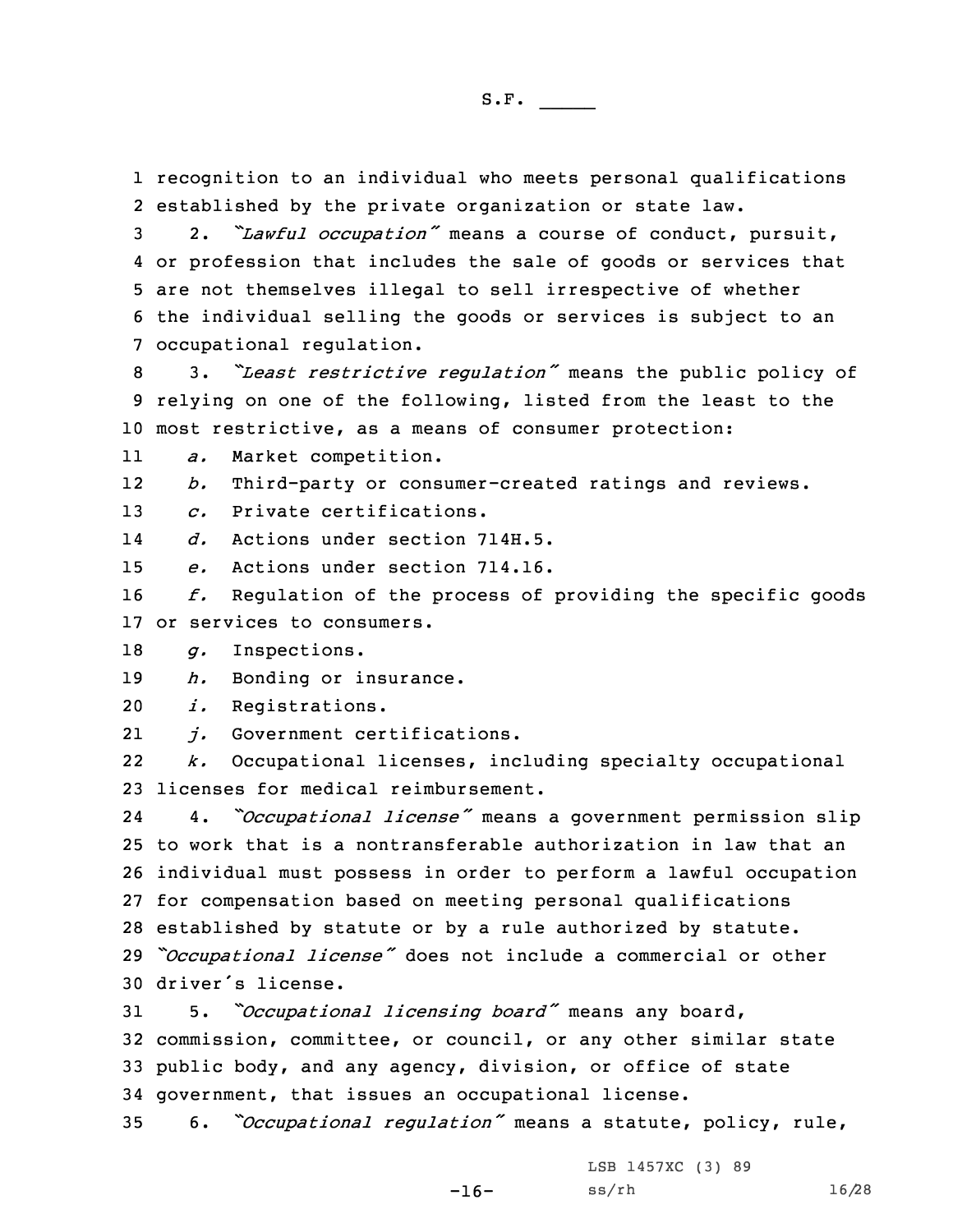practice, or other state law requiring an individual to possess certain personal qualifications to use an occupational title or work in <sup>a</sup> lawful occupation. *"Occupational regulation"* includes <sup>a</sup> registration, certification, and occupational license. *"Occupational regulation"* excludes <sup>a</sup> business license, facility license, building permit, or zoning and land use regulation, except to the extent those laws regulate an individual's personal qualifications to perform <sup>a</sup> lawful occupation, and excludes <sup>a</sup> commercial or other driver's license.

 7. *"Personal qualifications"* means criteria related to an individual's personal background and characteristics including completion of an approved educational program, satisfactory performance on an examination, work experience, other evidence of attainment of requisite skills or knowledge, moral standing, criminal history, and completion of continuing education.

 8. *"Registration"* means <sup>a</sup> requirement to give notice to the government that may include the individual's name and address, the individual's agent for service of process, the location of the activity to be performed, and <sup>a</sup> description of the service the individual provides. *"Registration"* does not include personal qualifications but may require <sup>a</sup> bond or insurance.

22 9. *"Specialty occupational license for medical reimbursement"* is <sup>a</sup> nontransferable authorization in law for an individual to qualify for payment or reimbursement from <sup>a</sup> government agency for providing identified medical services based on meeting personal qualifications established in law which may be recognized by <sup>a</sup> private company.

28 Sec. 18. NEW SECTION. **4B.2 Occupational regulation** 29 **principles.**

 With respect to the occupational regulation of individuals, all of the following shall be policies of this state: 1. Occupational regulations shall be construed and applied to increase economic opportunities, promote competition, and encourage innovation.

-17-

35 2. If the state finds it is necessary to displace

LSB 1457XC (3) 89 ss/rh 17/28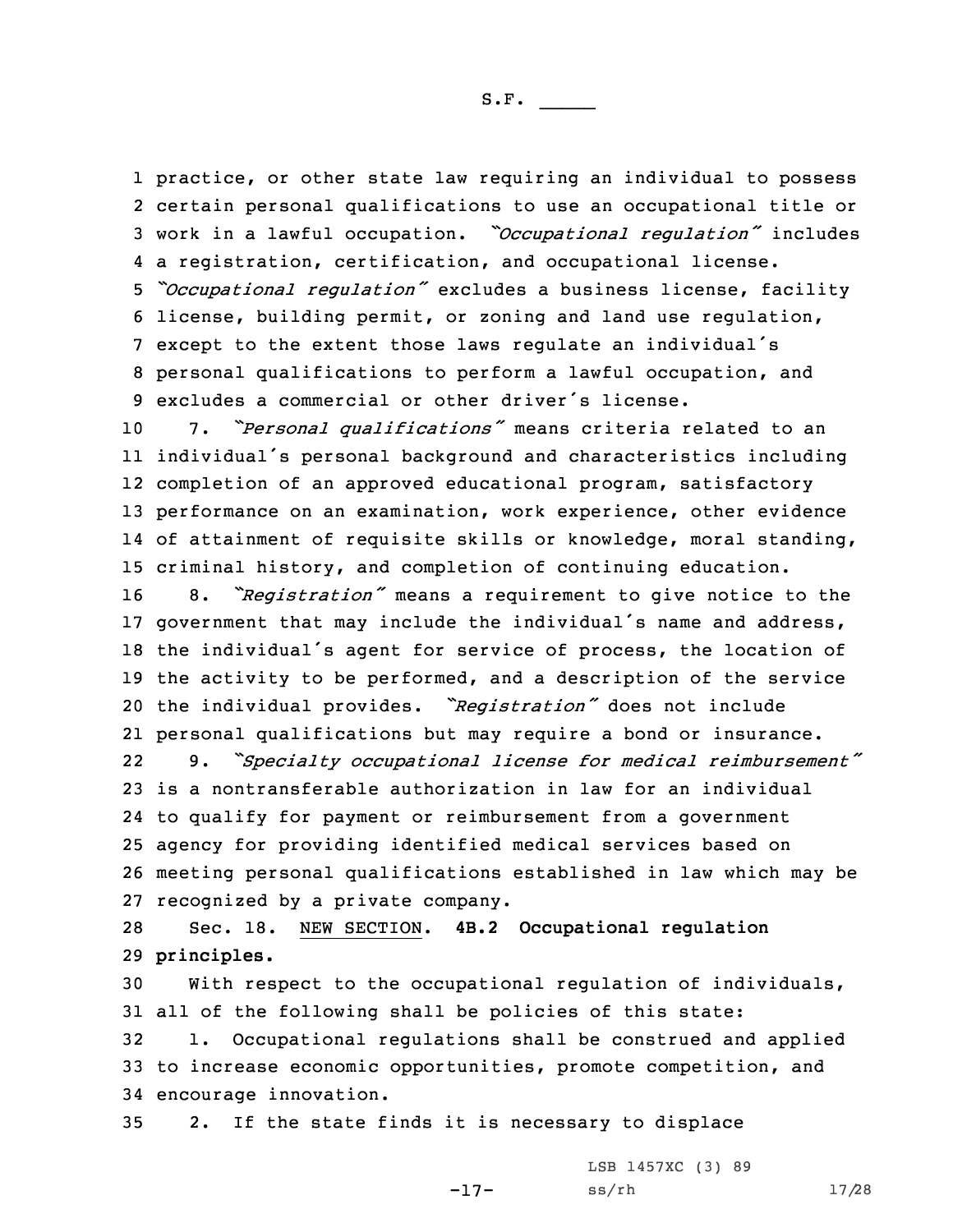competition, the state shall use the least restrictive regulation to protect consumers from present, significant, and substantiated harms that threaten public health or safety. The policy of employing the least restrictive regulation shall presume that market competition and private remedies are sufficient to protect consumers. If necessary, regulations shall be tailored to meet the predominate identified need to protect consumers as follows:

9 *a.* If <sup>a</sup> regulation is intended to protect consumers against 10 fraud, the appropriate state action shall be to strengthen 11 powers under deceptive trade practices acts.

12 *b.* If <sup>a</sup> regulation is intended to protect consumers against 13 unsanitary facilities and general health or safety concerns, 14 the appropriate state action shall be to require periodic 15 inspections.

 *c.* If <sup>a</sup> regulation is intended to protect <sup>a</sup> consumer against potential damages to <sup>a</sup> third party who is not <sup>a</sup> party to <sup>a</sup> contract between the seller and buyer, and other types of externalities, the appropriate state action shall be to require bonding or insurance.

21 *d.* If <sup>a</sup> regulation is intended to protect <sup>a</sup> consumer against 22 potential damages by transient providers, the appropriate state 23 action shall be to require registration with the secretary of 24 state.

 *e.* If <sup>a</sup> regulation is intended to protect <sup>a</sup> consumer against asymmetrical information between the seller and buyer, the appropriate state action shall be to offer voluntary certification, unless appropriate, privately offered voluntary certification for the relevant occupation is available.

 *f.* If <sup>a</sup> regulation is intended to facilitate governmental reimbursement for providing medical services for an emerging medical specialty, the appropriate state action shall be to require <sup>a</sup> specialty occupational license for medical reimbursement. <sup>A</sup> person shall not be required to hold <sup>a</sup> specialty occupational license for medical reimbursement in

-18-

LSB 1457XC (3) 89 ss/rh 18/28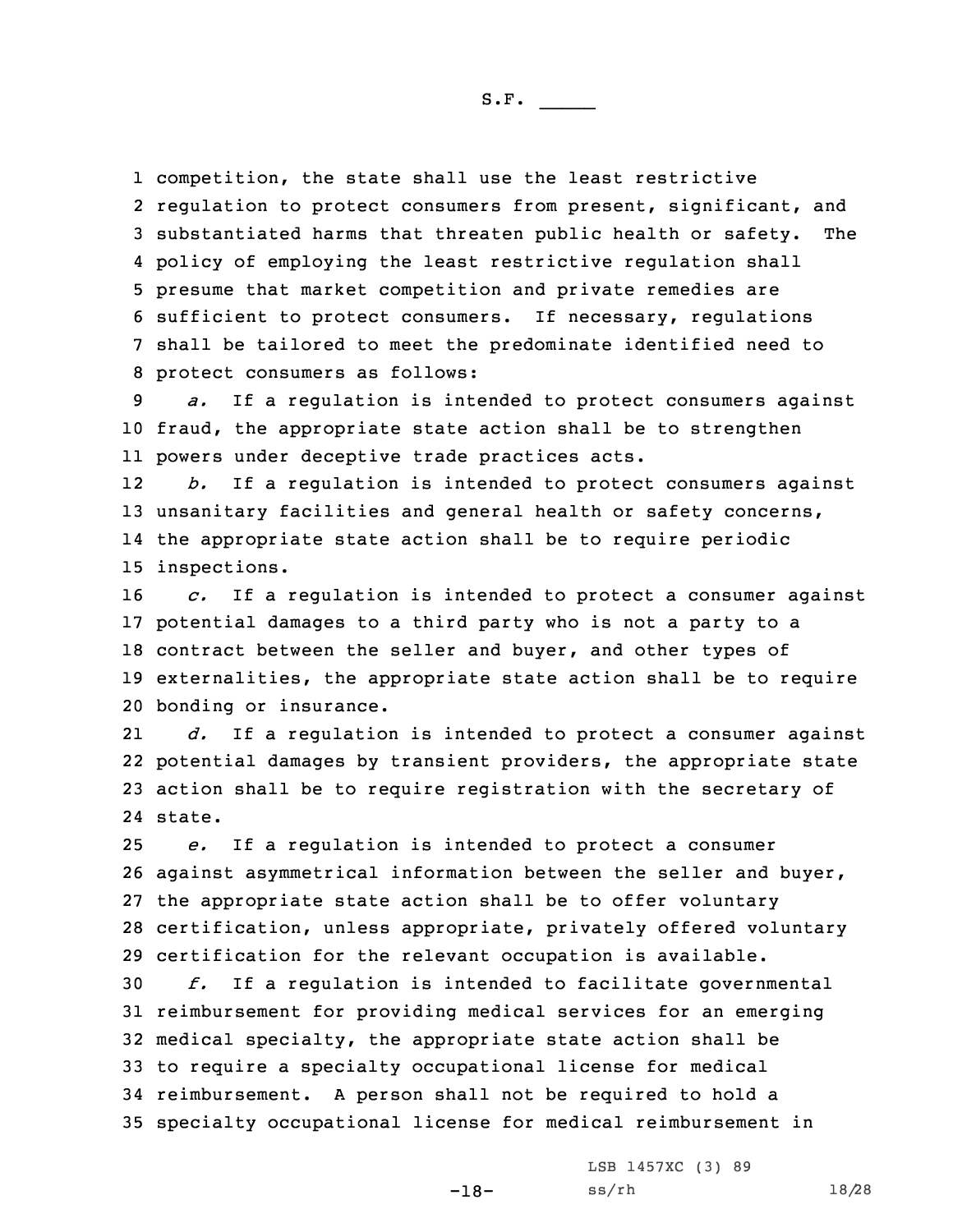order to lawfully provide <sup>a</sup> medical service for an emerging medical specialty; however, <sup>a</sup> person providing <sup>a</sup> medical service for an emerging medical specialty without <sup>a</sup> specialty occupational license for medical reimbursement shall not receive governmental reimbursement for providing that service. <sup>A</sup> specialty occupational license for medical reimbursement shall not restrict governmental reimbursement for services similar to the regulated service that may be provided by other regulated persons.

 *g.* If <sup>a</sup> regulation is required to perform services regulated by both federal laws and the laws of this state, the appropriate state action shall be to require the state to recognize an individual's occupational license from another state or territory of the United States to allow that individual to practice in this state.

 3. An occupational regulation may be enforced against an individual only to the extent the individual sells goods and services that are included explicitly in the statute that defines the occupation's scope of practice.

 4. This chapter shall not restrict an occupational licensing board from requiring, as <sup>a</sup> condition of licensure or renewal of licensure, that an individual's personal qualifications include obtaining or maintaining certification from <sup>a</sup> private organization that credentials individuals in the relevant occupation.

 Sec. 19. NEW SECTION. **4B.3 Local licensing —— preemption.** This chapter preempts any ordinance or other local law or regulation which conflicts with or is inconsistent with any policy of the state expressed in this chapter by any political subdivision that regulates an occupation that is not regulated by the state.

 DIVISION III ACCOUNTABLE GOVERNMENT ACT REPORTS Sec. 20. Section 8E.210, Code 2021, is amended by adding the following new subsection:

LSB 1457XC (3) 89

-19-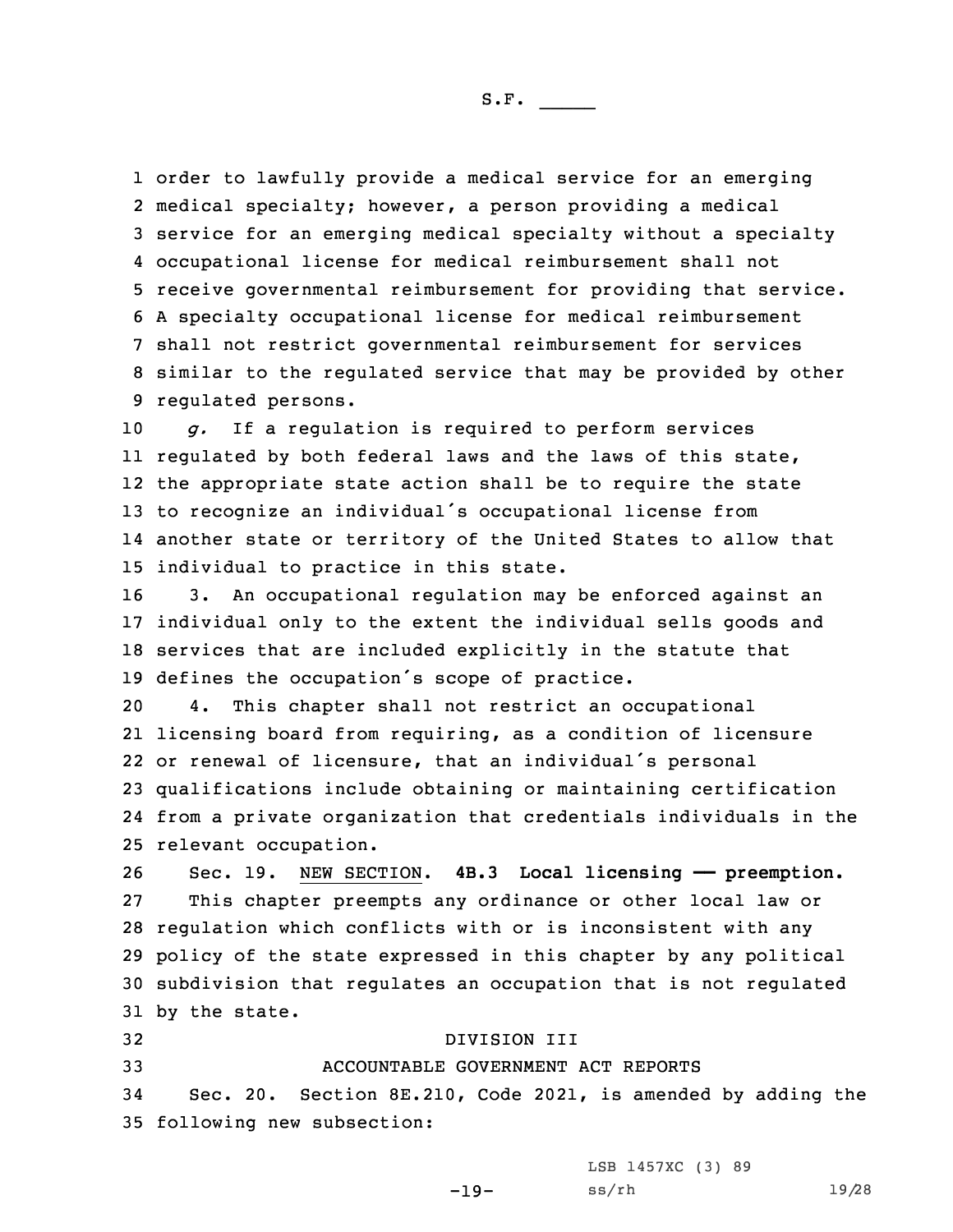1 NEW SUBSECTION. 1A. In addition to the requirements of subsection 1, an agency's annual performance report shall include <sup>a</sup> description of how the agency improved efficiency, modernized processes, eliminated duplication and outdated processes, reduced costs, increased accountability, expanded the use of technology, and incorporated productivity improvement measures. The section of the annual performance report addressing the factors listed in this subsection shall be submitted to the state government committee of each chamber of the general assembly and made publicly available on the internet site of the general assembly. 12 DIVISION IV PROFESSIONAL LICENSING BOARD INVESTIGATIONS 14 Sec. 21. Section 272C.3, subsection 1, paragraph d, Code 2021, is amended to read as follows: *d.* Determine in any case whether an investigation, or further investigation, or <sup>a</sup> disciplinary proceeding is warranted. Notwithstanding the provisions of [chapter](https://www.legis.iowa.gov/docs/code/2021/17A.pdf) 17A, <sup>a</sup> determination by <sup>a</sup> licensing board that an investigation is not warranted or that an investigation should be closed without initiating <sup>a</sup> disciplinary proceeding is not subject to judicial review pursuant to [section](https://www.legis.iowa.gov/docs/code/2021/17A.19.pdf) 17A.19. Notwithstanding any other provision of law, if <sup>a</sup> board determines that there is no probable cause to believe that an asserted violation has occurred, the complaint shall be returned to the complainant with <sup>a</sup> statement specifying the reasons for rejection sufficient to enable the complainant to review the agency's determination. DIVISION V ADMINISTRATIVE RULES REVIEW COMMITTEE REVIEW OF ENTRY 31 REGULATIONS Sec. 22. NEW SECTION. **17A.35 Review of occupational entry regulations.** 1. For purposes of this section, unless the context otherwise requires:

LSB 1457XC (3) 89

```
-20-
```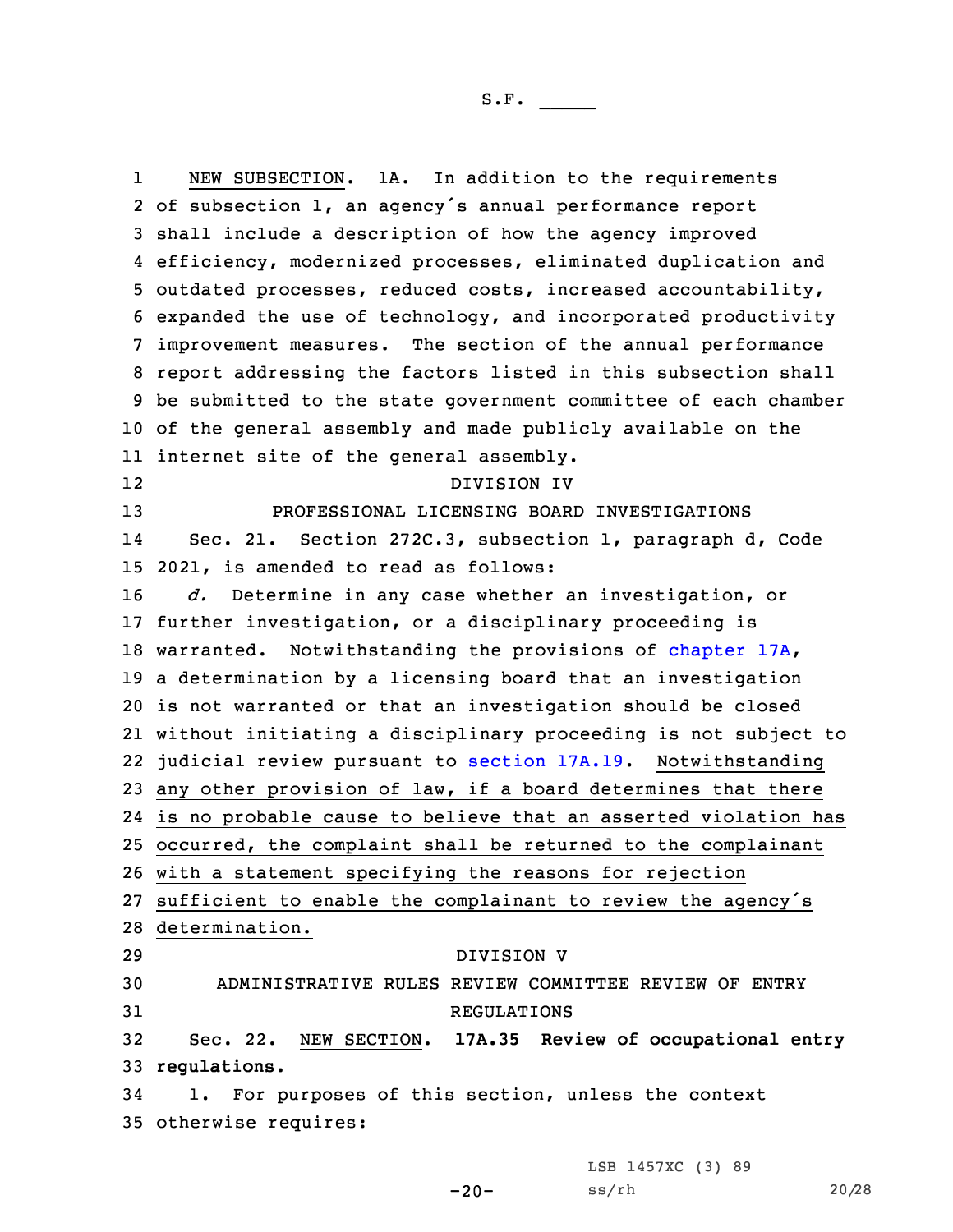1 *a. "Entry regulation"* means any rule adopted pursuant to chapter 17A by <sup>a</sup> licensing board for the purpose of regulating an occupational or professional group, including but not limited to any rule prescribing qualifications or requirements for <sup>a</sup> person's entry into, or continued participation in, any business, trade, profession, or occupation in this state.

<sup>7</sup> *b. "Licensing board"* or *"board"* means the same as defined 8 in section 272C.1.

 2. <sup>A</sup> licensing board shall designate any entry regulation filed with the administrative rules coordinator and administrative code editor pursuant to section 17A.4 or 17A.5 as an entry regulation in the preamble.

 3. The administrative rules review committee, when reviewing <sup>a</sup> rule pursuant to section 17A.8, subsection 6, that is designated as an entry regulation by <sup>a</sup> licensing board, shall consider the following factors when reviewing the rule:

17 *a.* Whether the entry regulation is required by state or 18 federal law.

19 *b.* Whether the entry regulation is necessary to protect the 20 public health or safety.

21 *c.* Whether the purpose or effect of the entry regulation is 22 to unnecessarily inhibit competition or arbitrarily deny entry 23 into <sup>a</sup> business, trade, profession, or occupation.

24 *d.* Whether the intended purpose of the entry regulation 25 could be accomplished by less restrictive or burdensome means. 26 *e.* Whether the entry regulation is outside of the scope of 27 the licensing board's statutory authority to adopt rules.

 4. The administrative rules review committee, when considering the factors provided in subsection 3, shall not give deference to <sup>a</sup> statement or interpretation made by <sup>a</sup> licensing board regarding an entry regulation, statute, or other legal authority.

33 5. If the administrative rules review committee disapproves 34 of an entry regulation after consideration of the factors 35 provided in subsection 3, the committee may take any action on

-21-

LSB 1457XC (3) 89 ss/rh 21/28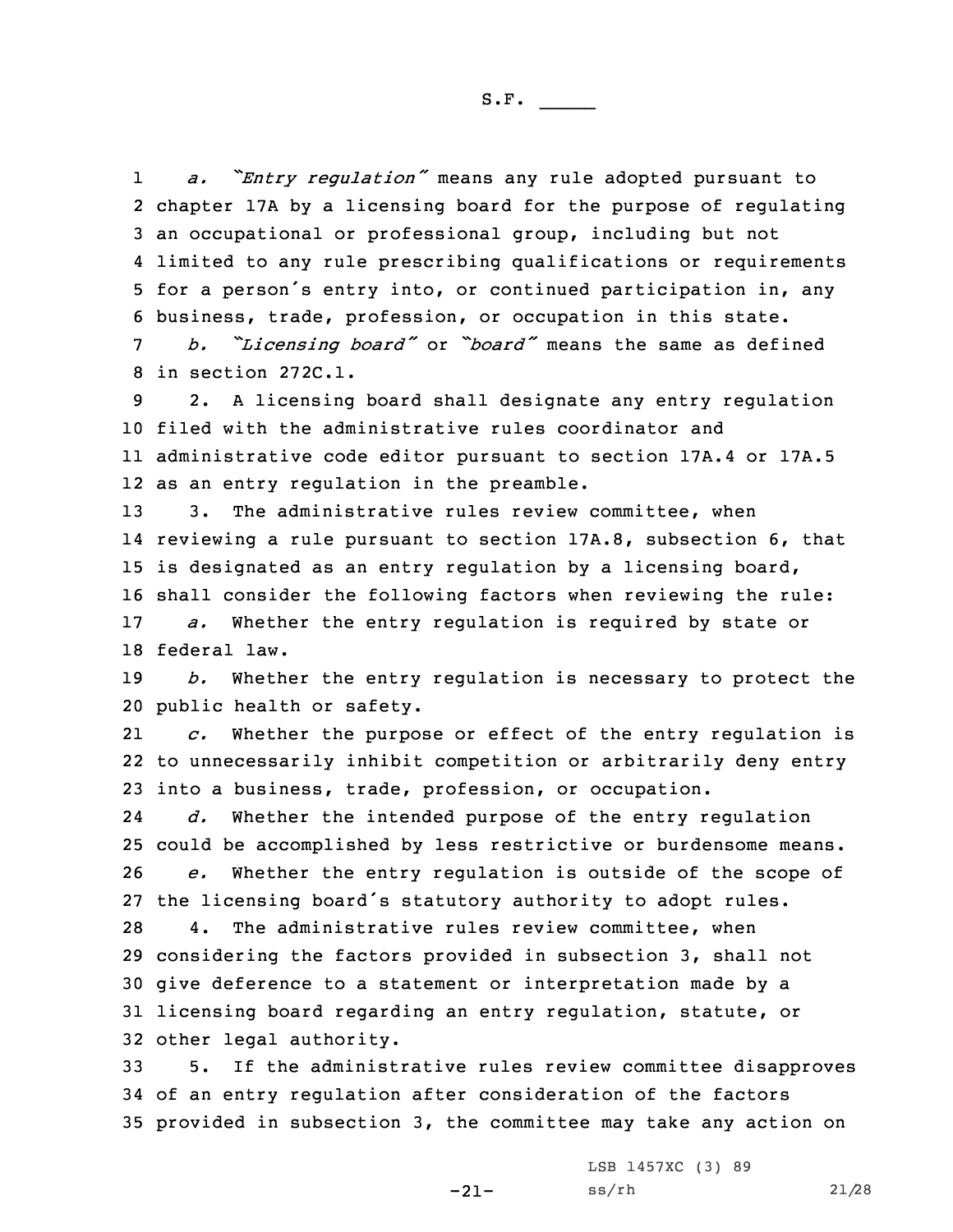1 the rule otherwise permitted to the committee.

2 6. *a.* No later than December 31, 2021, each licensing board 3 shall submit to the administrative rules review committee <sup>a</sup> 4 list of all entry regulations adopted by the board that are in 5 effect as of the date of submission.

 *b.* The administrative rules review committee shall review all entry regulations submitted to the committee pursuant to paragraph *"a"* by December 31, 2025. The committee shall prescribe <sup>a</sup> schedule for such review and shall update the schedule as necessary. The schedule shall be posted by the legislative services agency on the general assembly's internet 12 site.

 Sec. 23. APPLICABILITY. Section 17A.35, subsection 2, as enacted by this Act, applies to rules filed with the administrative rules coordinator and administrative code editor pursuant to section 17A.4 or 17A.5 for publication in an Iowa administrative bulletin published on or after May 1, 2021.

- 18 DIVISION VI
- 

22

## 19 BEFECTIVE DATE

20 Sec. 24. EFFECTIVE DATE. This Act, being deemed of 21 immediate importance, takes effect upon enactment.

## EXPLANATION

23 **The inclusion of this explanation does not constitute agreement with** 24**the explanation's substance by the members of the general assembly.**

 This bill relates to the operation of state government, including the review and sunset of state boards and agencies and the regulation of professions. The bill is organized into divisions.

 DIVISION I —— REGULATION OF PROFESSIONS. The division relates to the regulation of professions. The bill requires <sup>a</sup> legislative committee reviewing legislation to impose regulations on <sup>a</sup> health profession that is not currently subject to regulation by the state to verify that: the unregulated practice of the profession will clearly harm or endanger the public, the public will benefit from assurances

-22-

LSB 1457XC (3) 89 ss/rh 22/28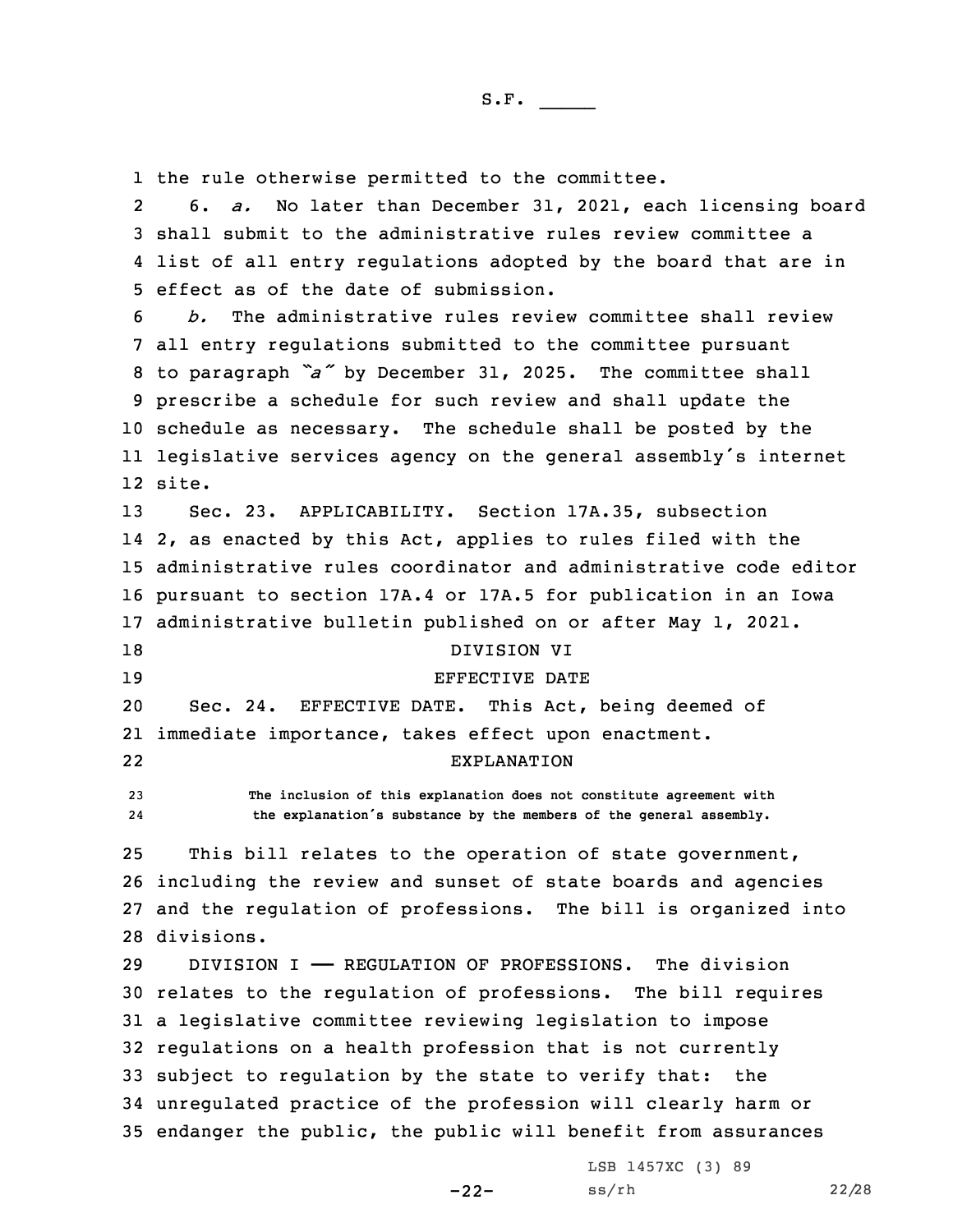of professional ability, and the public cannot be effectively protected in <sup>a</sup> more cost-efficient manner. The legislative committee must then verify that the legislation is the least restrictive method of regulation to protect the public. After completing its review, the bill requires the committee to submit its findings to the president of the senate and speaker of the house of representatives, who shall make the findings available to each member of the general assembly on the internet site of the general assembly.

 The bill requires <sup>a</sup> member of the general assembly introducing legislation to regulate an unregulated health profession to submit <sup>a</sup> report, prepared by the legislative services agency, with the legislation addressing why the regulation is necessary, the efforts that have been made to address the problem, the alternatives considered, the benefits and harms to the public from regulation, the maintenance of professional standards, and shall include <sup>a</sup> description of the profession proposed for regulation and the expected costs of regulation. The report shall be submitted to the president of the senate and the speaker of the house of representatives prior to full consideration of the legislation, and shall be made publicly available on the internet site of the general assembly.

24The bill requires a member of the general assembly introducing legislation to expand the scope of practice of <sup>a</sup> regulated health profession to submit <sup>a</sup> report, prepared by the legislative services agency, addressing why the expanded scope of practice is beneficial, whether practitioners currently have or will be required to obtain training because of the expanded scope of practice, whether the new practice is currently tested by <sup>a</sup> nationally recognized examination, the extent to which the expanded scope of practice will impact the practice of professionals currently in the state or who relocate to the state, the costs or savings from the expanded scope of practice, relevant laws in other states, and any

 $-23-$ 

LSB 1457XC (3) 89 ss/rh 23/28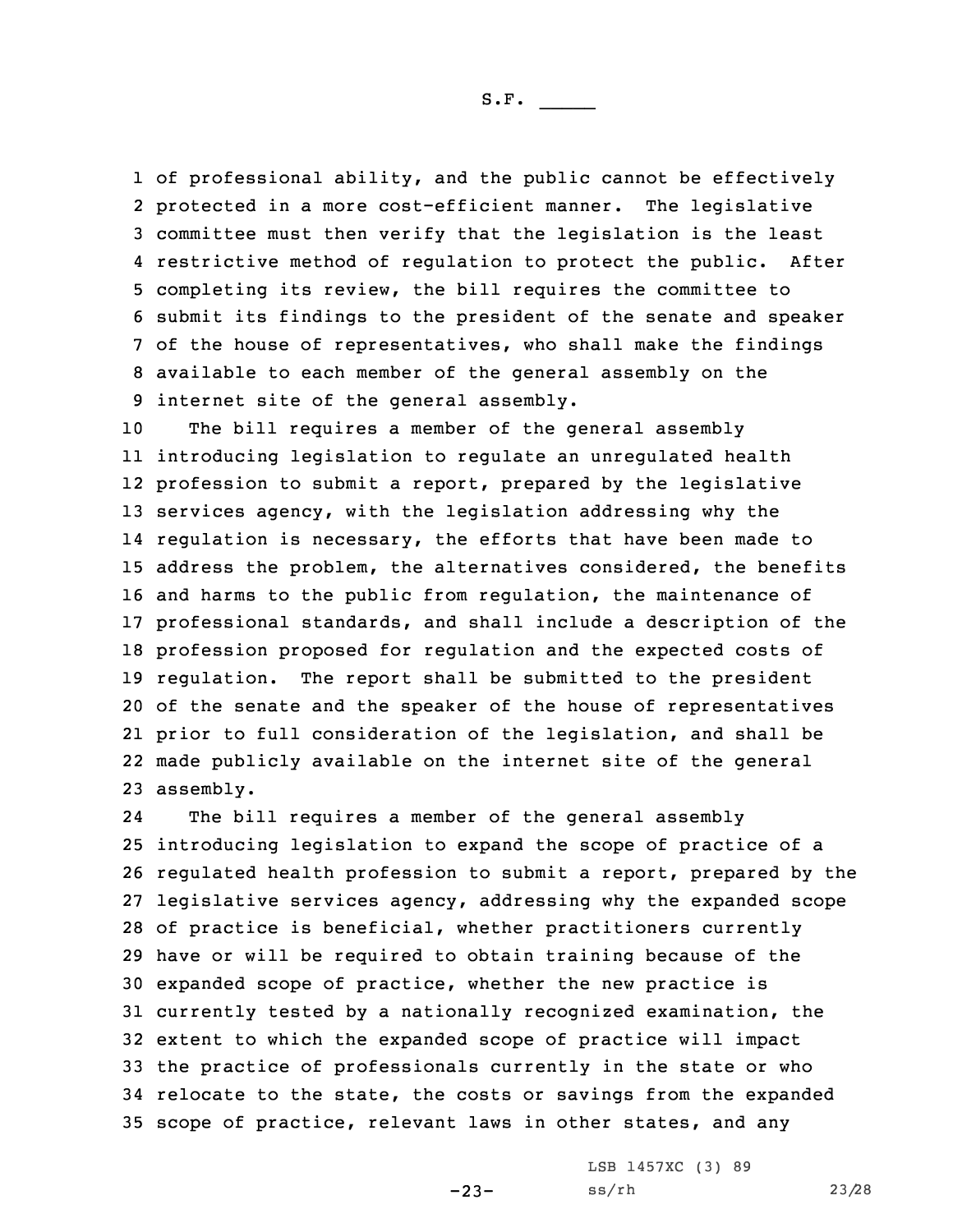recommendations from regulatory entities. The report shall be submitted to the president of the senate and the speaker of the house of representatives prior to full consideration of the legislation, and shall be made publicly available on the internet site of the general assembly. <sup>A</sup> legislative committee reviewing such legislation shall consider whether the scope of practice is being expanded only to protect the public, whether the expansion of services will benefit the public, and whether any changes to the entity regulating the profession are necessary. The committee shall not consider competitive implications of expanding the scope of practice.

12The bill requires a member of the general assembly introducing legislation to impose or increase <sup>a</sup> continuing education requirement on <sup>a</sup> health profession to submit evidence of the efficacy of the requirement to the president of the senate and the speaker of the house of representatives. The evidence shall also be made publicly available on the internet site of the general assembly.

 The bill requires <sup>a</sup> legislative committee reviewing legislation to impose <sup>a</sup> regulation on an unregulated nonhealth profession to consider whether the unregulated practice of the profession can clearly harm the public, whether the benefits of regulation clearly exceeds the costs imposed on consumers, and whether the public needs assurances of professional ability. If the committee finds in the affirmative with respect to the preceding factors, the committee shall examine data to find evidence of actual harm to the public related to the unregulated nonhealth profession being considered for regulation. If the committee finds that regulation is necessary, the committee shall review the legislation to determine whether it is the least restrictive regulation necessary to protect the public and that it is not being imposed to protect <sup>a</sup> profession from economic competition. The committee shall submit its findings to the president of the senate and the speaker of the house of representatives, who

-24-

LSB 1457XC (3) 89 ss/rh 24/28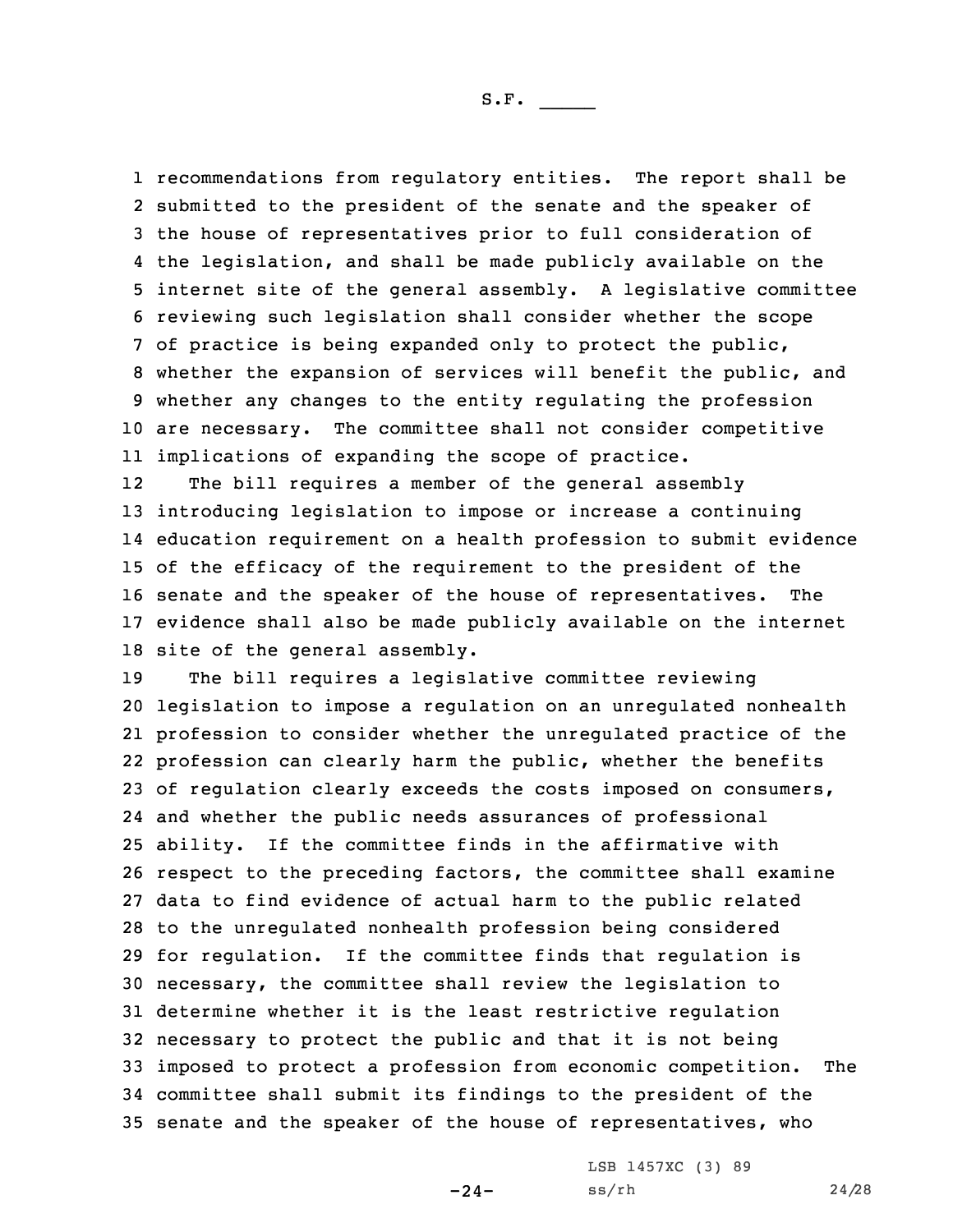1 shall make the findings available to each member of the general 2 assembly.

 The bill requires <sup>a</sup> member of the general assembly introducing legislation to regulate an unregulated nonhealth profession to submit <sup>a</sup> report prior to full consideration of the legislation, prepared by the legislative services agency, addressing why regulation is necessary, the efforts made to address the problem, the alternatives considered, the benefits and harm to the public, the maintenance of professional standards, the professional groups proposed for regulation, and the expected costs of regulation.

12 The bill repeals <sup>a</sup> Code provision creating principles to 13 guide the general assembly for the state licensure of an 14 occupation or profession.

15 DIVISION II - STATE BOARD REVIEWS. This division relates 16 to the review of state boards.

 The bill requires the state government efficiency review committee to meet monthly, as necessary, to review the usefulness, performance, and efficacy of the board. The legislative services agency shall create <sup>a</sup> schedule, which the committee may revise, for review of approximately one-fifth of all boards each calendar year between the year 2022 and the year 2027. The bill removes duties of the state government efficiency review committee not related to the review of boards. The bill adds one ex officio, nonvoting member appointed by the governor to the committee.

 <sup>A</sup> board that is subject to review shall submit <sup>a</sup> report to the committee prior to the date the board is scheduled for <sup>a</sup> sunset review that includes certain information specified in the bill, and shall bear the burden of demonstrating <sup>a</sup> continued public need for its existence. The bill provides several factors for the committee to consider.

33 After completing <sup>a</sup> review, the committee shall prepare <sup>a</sup> 34 report of its findings and recommendations by December 21 of 35 each year beginning in 2022 and ending in 2027, which report

-25-

LSB 1457XC (3) 89 ss/rh 25/28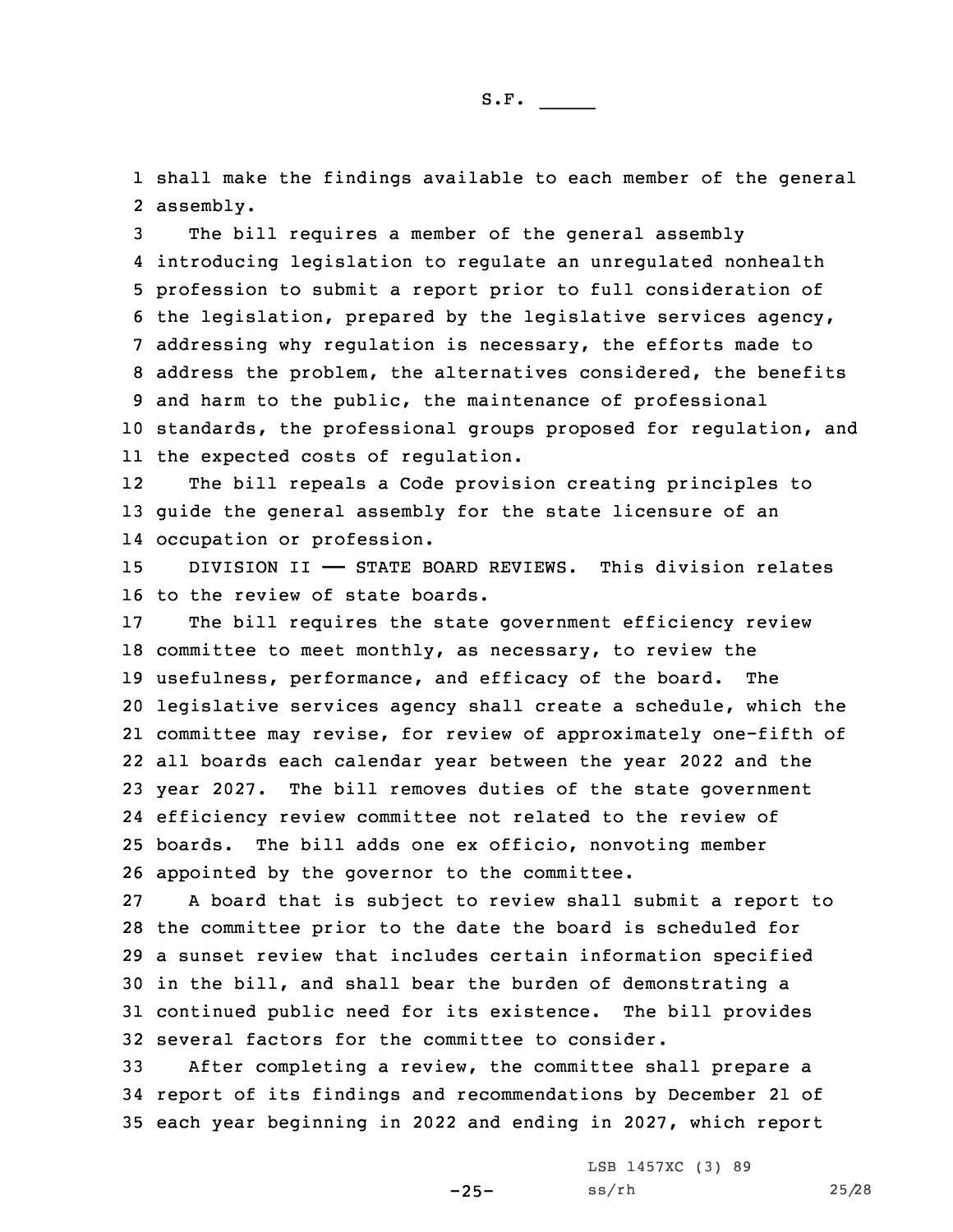may include findings and recommendations for more than one 2 board. The committee shall present its findings to the general assembly in the form of <sup>a</sup> bill. The committee shall include with its recommendations an explanation of the benefits of implementing the recommendations.

6 The division does not restrict the general assembly from 7 taking any other action with respect to regulating boards.

 The division creates principles for the imposition of professional regulations. The principles created by the bill include <sup>a</sup> policy of enacting the least restrictive regulation necessary to protect the public, encouraging economic opportunities and competition, providing guidance for determining what style of regulation is appropriate, and enforcing an occupational regulation against an individual only to the extent that it is explicitly provided for by <sup>a</sup> statute. The bill does not prohibit <sup>a</sup> licensing board from requiring licensees to obtain credentials from private organizations. The bill enacts <sup>a</sup> rule of construction that any law of <sup>a</sup> political subdivision regulating <sup>a</sup> profession that is not regulated by the state shall be preempted if it is inconsistent with the principles expressed in the bill.

22 DIVISION III —— ACCOUNTABLE GOVERNMENT ACT REPORTS. The division relates to accountable government Act reports submitted by agencies. The bill requires such reports to include descriptions of how the agency has improved efficiency, modernized processes, eliminated duplication and outdated processes, reduced costs, increased accountability, expanded the use of technology, and incorporated productivity improvement measures. This portion of the report shall be submitted to the state government committee of both chambers of the general assembly and posted publicly on the internet site of the general assembly.

33 DIVISION IV —— PROFESSIONAL LICENSING BOARD INVESTIGATIONS. 34 This division relates to investigations by professional 35 licensing boards. The bill strikes the provision that <sup>a</sup>

-26-

LSB 1457XC (3) 89 ss/rh 26/28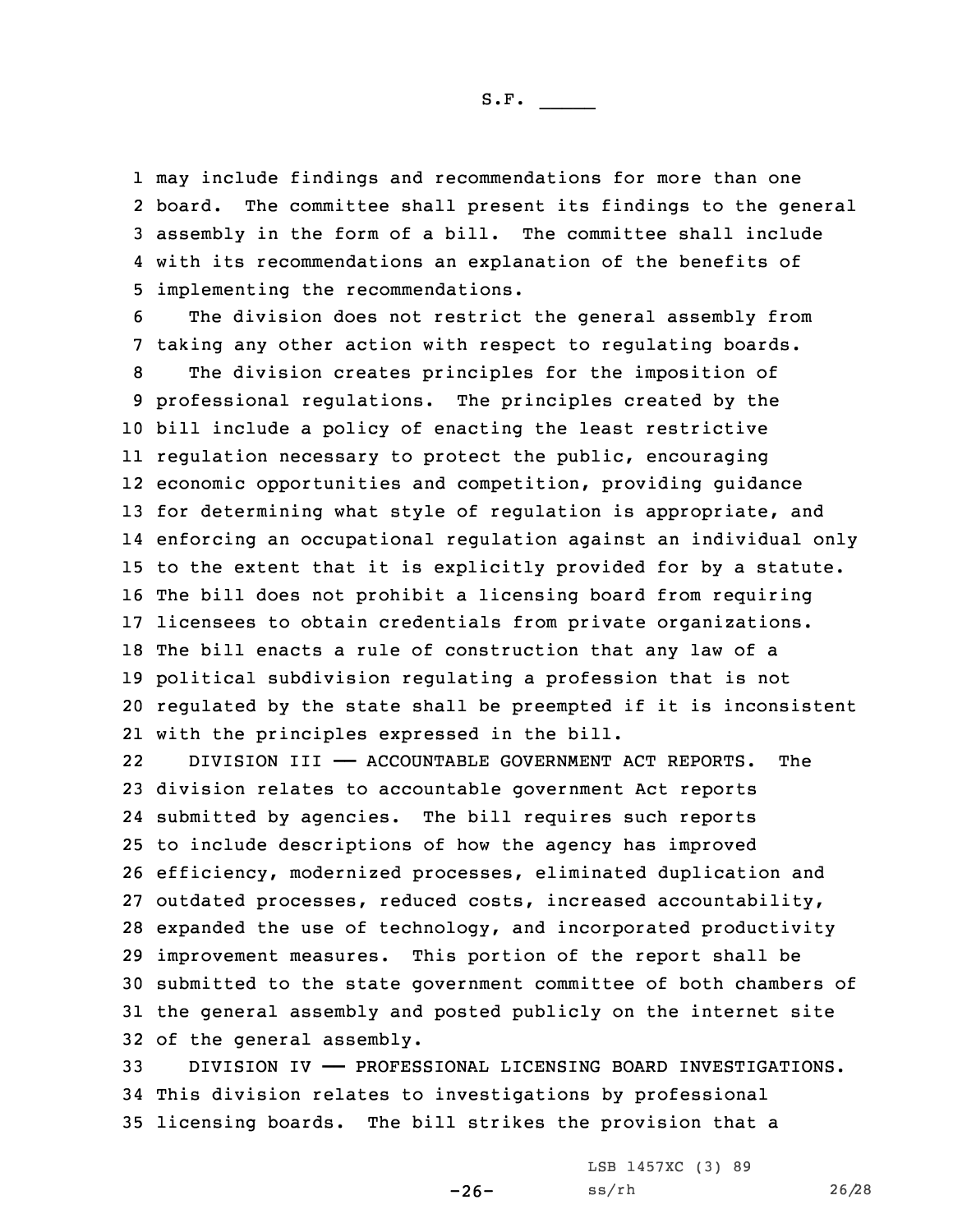determination by <sup>a</sup> licensing board that an investigation is not warranted or should be closed without <sup>a</sup> disciplinary hearing is not subject to judicial review. However, the bill requires <sup>a</sup> board that determines that no probable cause exists for an asserted violation to return the complaint asserting the violation to the complainant with <sup>a</sup> statement specifying the reasons for rejection of the complaint.

 DIVISION V —— ADMINISTRATIVE RULES REVIEW COMMITTEE REVIEW OF ENTRY REGULATIONS. This division requires the administrative rules review committee (ARRC), when reviewing an entry regulation, to consider certain factors specified in the 12 bill.

 The bill defines "entry regulation" as any rule adopted pursuant to Code chapter 17A by <sup>a</sup> licensing board for the purpose of regulating an occupational or professional group, including but not limited to any rule prescribing qualifications or requirements for <sup>a</sup> person's entry into, or continued participation in, any business, trade, profession, or occupation in this state.

 The bill provides that the ARRC shall not give deference to <sup>a</sup> statement or interpretation made by <sup>a</sup> licensing board regarding an entry regulation, statute, or other legal authority when considering the factors. If the ARRC disapproves of an entry regulation after consideration of the factors provided in the bill, the ARRC may take any action on the rule otherwise permitted to the ARRC.

 The bill requires each licensing board to submit to the ARRC no later than December 31, 2021, <sup>a</sup> list of all entry regulations adopted by the board that are in effect as of the date of submission.

 The bill requires the ARRC to review all submitted entry regulations by December 31, 2024, and to establish and update <sup>a</sup> schedule for such review. The schedule shall be posted on the general assembly's internet site by the legislative services 35 agency.

-27-

LSB 1457XC (3) 89 ss/rh 27/28